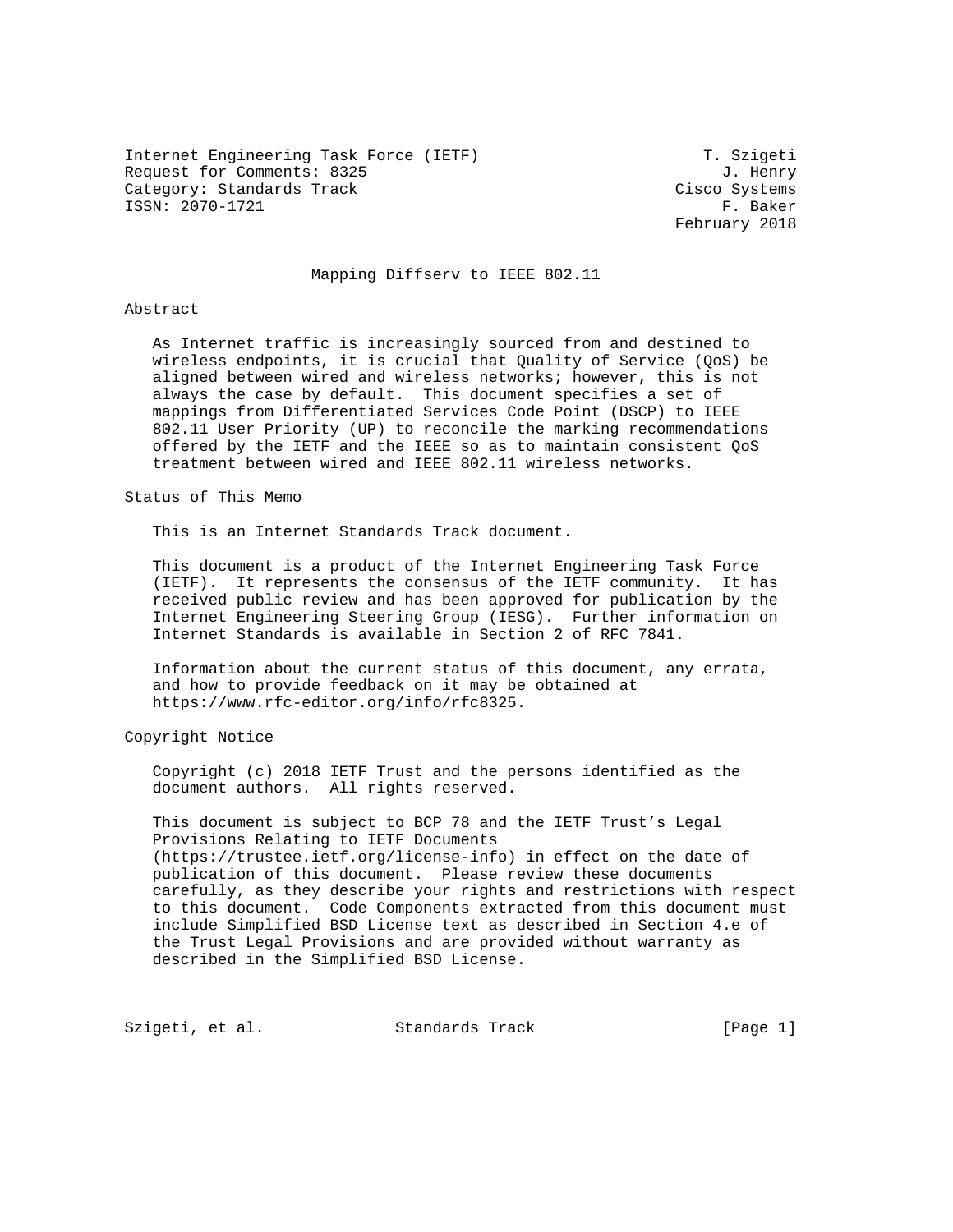# Table of Contents

| $1$ .                                                                                                 | 3              |
|-------------------------------------------------------------------------------------------------------|----------------|
| 1.1.                                                                                                  | $\mathbf{3}$   |
| Interaction with RFC 7561<br>1.2.                                                                     | $\overline{4}$ |
| 1.3.<br>Applicability Statement                                                                       | $\overline{4}$ |
| 1.4.                                                                                                  | 5              |
| Requirements Language<br>1.5.                                                                         | 5              |
| Terminology Used in This Document<br>1.6.                                                             | 6              |
| Service Comparison and Default Interoperation of Diffserv and<br>2.                                   |                |
|                                                                                                       | 9              |
|                                                                                                       |                |
| Diffserv Domain Boundaries<br>2.1.                                                                    | 9              |
| EDCF Queuing $\ldots$ $\ldots$ $\ldots$ $\ldots$ $\ldots$ $\ldots$ $\ldots$ $\ldots$ $\ldots$<br>2.2. | 10             |
| 2.3.<br>Default DSCP-to-UP Mappings and Conflicts                                                     | 10             |
| 2.4.<br>Default UP-to-DSCP Mappings and Conflicts                                                     | 11             |
| Recommendations for Capabilities of Wireless Device Marking<br>3.                                     |                |
|                                                                                                       | 13             |
| Recommendations for DSCP-to-UP Mapping<br>4.                                                          | 13             |
| Network Control Traffic<br>4.1.                                                                       | 14             |
| Network Control Protocols<br>4.1.1.                                                                   | 14             |
| Operations, Administration, and Maintenance (OAM) .<br>4.1.2.                                         | 15             |
|                                                                                                       | 15             |
| 4.2.1.                                                                                                | 15             |
| 4.2.2.                                                                                                | 16             |
| 4.2.3.<br>Multimedia Conferencing                                                                     | 17             |
| 4.2.4.<br>Real-Time Interactive                                                                       | 17             |
| Multimedia Streaming<br>4.2.5.                                                                        | 17             |
|                                                                                                       |                |
| 4.2.6.                                                                                                | 18             |
| 4.2.7. Low-Latency Data                                                                               | 18             |
| 4.2.8. High-Throughput Data                                                                           | 18             |
| 4.2.9.                                                                                                | 19             |
| 4.2.10. Low-Priority Data                                                                             | 20             |
| Summary of Recommendations for DSCP-to-UP Mapping<br>4.3.                                             | 20             |
| Recommendations for Upstream Mapping and Marking<br>5.                                                | 21             |
| Upstream DSCP-to-UP Mapping within the Wireless Client<br>5.1.                                        |                |
|                                                                                                       | 22             |
| Upstream UP-to-DSCP Mapping at the Wireless AP<br>5.2.                                                | 22             |
| Upstream DSCP-Passthrough at the Wireless AP<br>5.3.                                                  | 23             |
| Upstream DSCP Marking at the Wireless AP<br>5.4.                                                      | 24             |
| Overview of IEEE 802.11 QoS<br>б.                                                                     | 24             |
| Distributed Coordination Function (DCF)<br>6.1.                                                       | 25             |
| 6.1.1.                                                                                                | 25             |
| 6.1.2.<br>Interframe Space (IFS)                                                                      | 26             |
| Contention Window (CW)<br>6.1.3.                                                                      | 26             |
| 6.2. Hybrid Coordination Function (HCF)                                                               | 27             |
|                                                                                                       |                |
| 6.2.1.<br>User Priority (UP)                                                                          | 27             |
|                                                                                                       | 28             |
| 6.2.3. Arbitration Interframe Space (AIFS)                                                            | 29             |
|                                                                                                       |                |

Szigeti, et al. Standards Track [Page 2]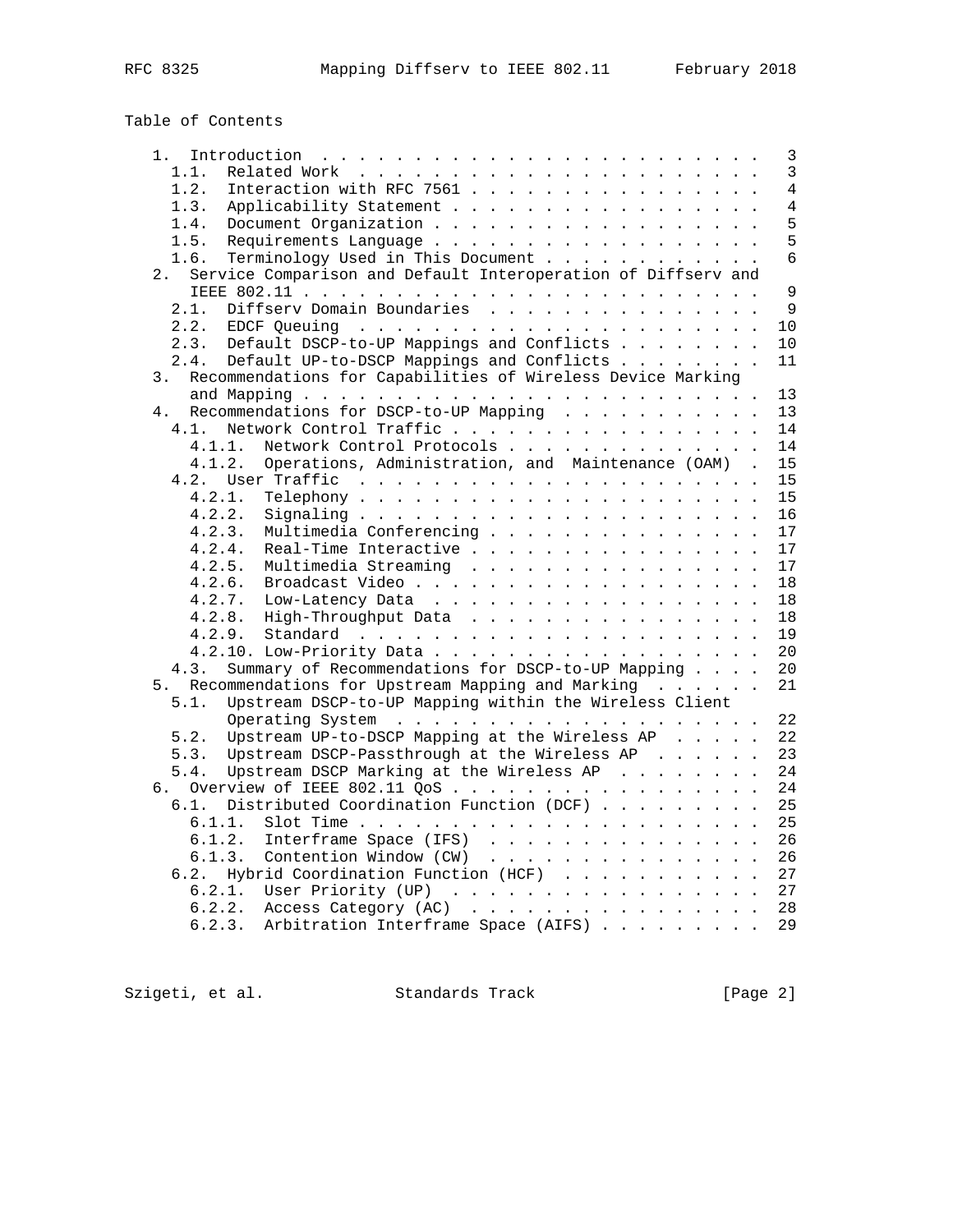| 6.2.4. Access Category CWs 29                    |  |  |  |  |  |  |  |  |  |  |  |
|--------------------------------------------------|--|--|--|--|--|--|--|--|--|--|--|
| 6.3. IEEE 802.11u QoS Map Set 30                 |  |  |  |  |  |  |  |  |  |  |  |
|                                                  |  |  |  |  |  |  |  |  |  |  |  |
| 8. Security Considerations 31                    |  |  |  |  |  |  |  |  |  |  |  |
| 8.1. Security Recommendations for General QoS 31 |  |  |  |  |  |  |  |  |  |  |  |
| 8.2. Security Recommendations for WLAN QoS 32    |  |  |  |  |  |  |  |  |  |  |  |
|                                                  |  |  |  |  |  |  |  |  |  |  |  |
| 9.1. Normative References 34                     |  |  |  |  |  |  |  |  |  |  |  |
| 9.2. Informative References 35                   |  |  |  |  |  |  |  |  |  |  |  |
|                                                  |  |  |  |  |  |  |  |  |  |  |  |
|                                                  |  |  |  |  |  |  |  |  |  |  |  |

#### 1. Introduction

 The wireless medium defined by IEEE 802.11 [IEEE.802.11-2016] has become the preferred medium for endpoints connecting to business and private networks. However, it presents several design challenges for ensuring end-to-end QoS. Some of these challenges relate to the nature of the IEEE 802.11 Radio Frequency (RF) medium itself, being a half-duplex and shared medium, while other challenges relate to the fact that the IEEE 802.11 standard is not administered by the same standards body as IP networking standards. While the IEEE has developed tools to enable QoS over wireless networks, little guidance exists on how to maintain consistent QoS treatment between wired IP networks and wireless IEEE 802.11 networks. The purpose of this document is to provide such guidance.

#### 1.1. Related Work

 Several RFCs outline Diffserv QoS recommendations over IP networks, including:

- RFC 2474 Specifies the Diffserv Codepoint Field. This RFC also details Class Selectors, as well as the Default Forwarding (DF) PHB for best effort traffic. The Default Forwarding PHB is referred to as the Default PHB in RFC 2474.
- RFC 2475 Defines a Diffserv architecture.
- RFC 3246 Specifies the Expedited Forwarding (EF) Per-Hop Behavior (PHB).
- RFC 2597 Specifies the Assured Forwarding (AF) PHB.
- RFC 3662 Specifies a Lower-Effort Per-Domain Behavior (PDB).

| Szigeti, et al.<br>Standards Track | [Page 3] |
|------------------------------------|----------|
|------------------------------------|----------|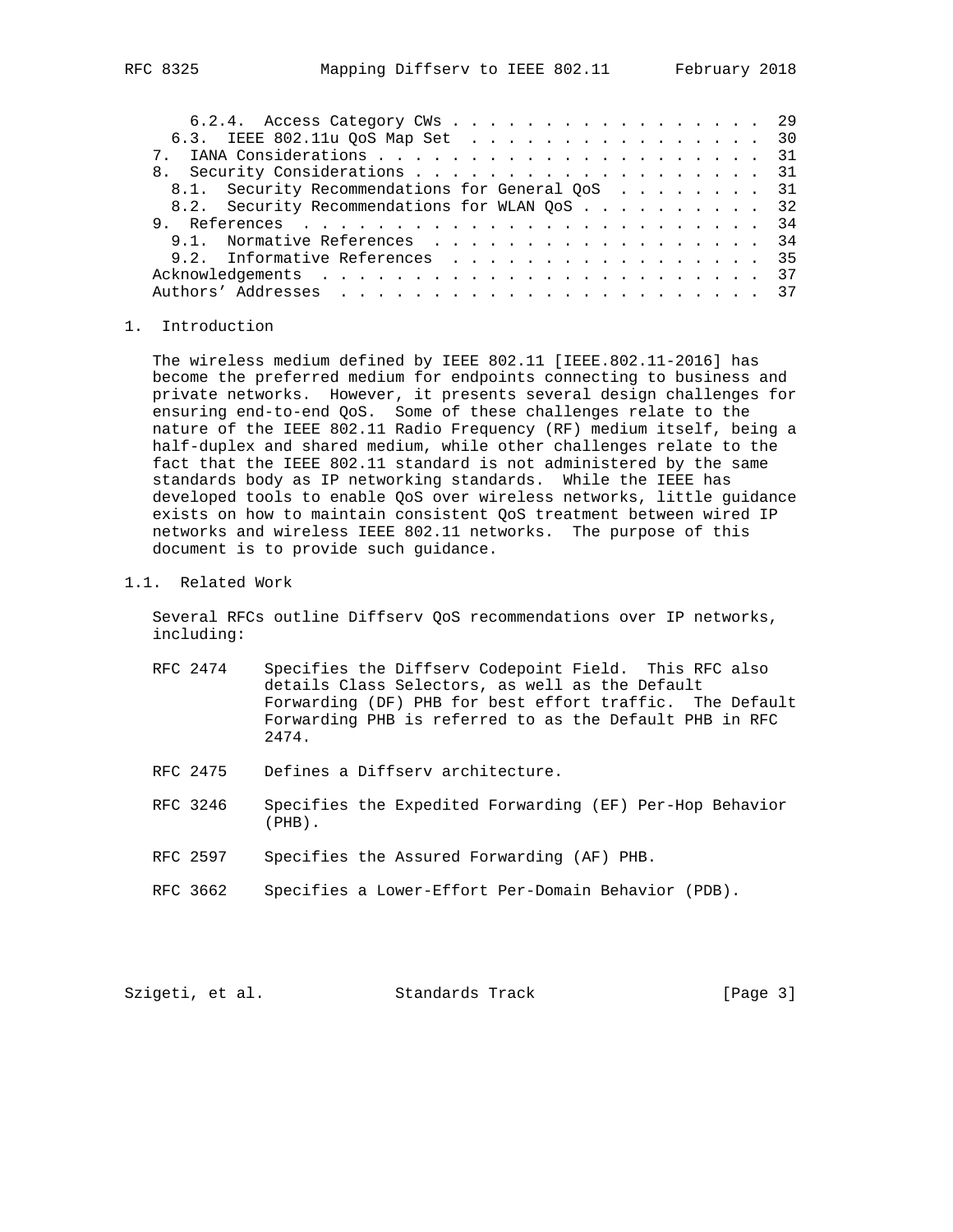- RFC 4594 Presents configuration guidelines for Diffserv service classes.
- RFC 5127 Presents the aggregation of Diffserv service classes.

RFC 5865 Specifies a DSCP for capacity-admitted traffic.

 Note: [RFC4594] is intended to be viewed as a framework for supporting Diffserv in any network, including wireless networks; thus, it describes different types of traffic expected in IP networks and provides guidance as to what DSCP marking(s) should be associated with each traffic type. As such, this document draws heavily on [RFC4594], as well as [RFC5127], and [RFC8100].

 In turn, the relevant standard for wireless QoS is IEEE 802.11, which is being progressively updated; at the time of writing, the current version of which is [IEEE.802.11-2016].

#### 1.2. Interaction with RFC 7561

 There is also a recommendation from the Global System for Mobile Communications Association (GSMA) on DSCP-to-UP Mapping for IP Packet eXchange (IPX), specifically their Guidelines for IPX Provider networks [GSMA-IPX\_Guidelines]. These GSMA Guidelines were developed without reference to existing IETF specifications for various services, referenced in Section 1.1. In turn, [RFC7561] was written based on these GSMA Guidelines, as explicitly called out in [RFC7561], Section 4.2. Thus, [RFC7561] conflicts with the overall Diffserv traffic-conditioning service plan, both in the services specified and the codepoints specified for them. As such, these two plans cannot be normalized. Rather, as discussed in [RFC2474], Section 2, the two domains (IEEE 802.11 and GSMA) are different Differentiated Services Domains separated by a Differentiated Services Boundary. At that boundary, codepoints from one domain are translated to codepoints for the other, and maybe to Default (zero) if there is no corresponding service to translate to.

#### 1.3. Applicability Statement

 This document is applicable to the use of Differentiated Services that interconnect with IEEE 802.11 wireless LANs (referred to as Wi-Fi, throughout this document, for simplicity). These guidelines are applicable whether the wireless access points (APs) are deployed in an autonomous manner, managed by (centralized or distributed) WLAN controllers, or some hybrid deployment option. This is because, in all these cases, the wireless AP is the bridge between wired and wireless media.

Szigeti, et al. Standards Track [Page 4]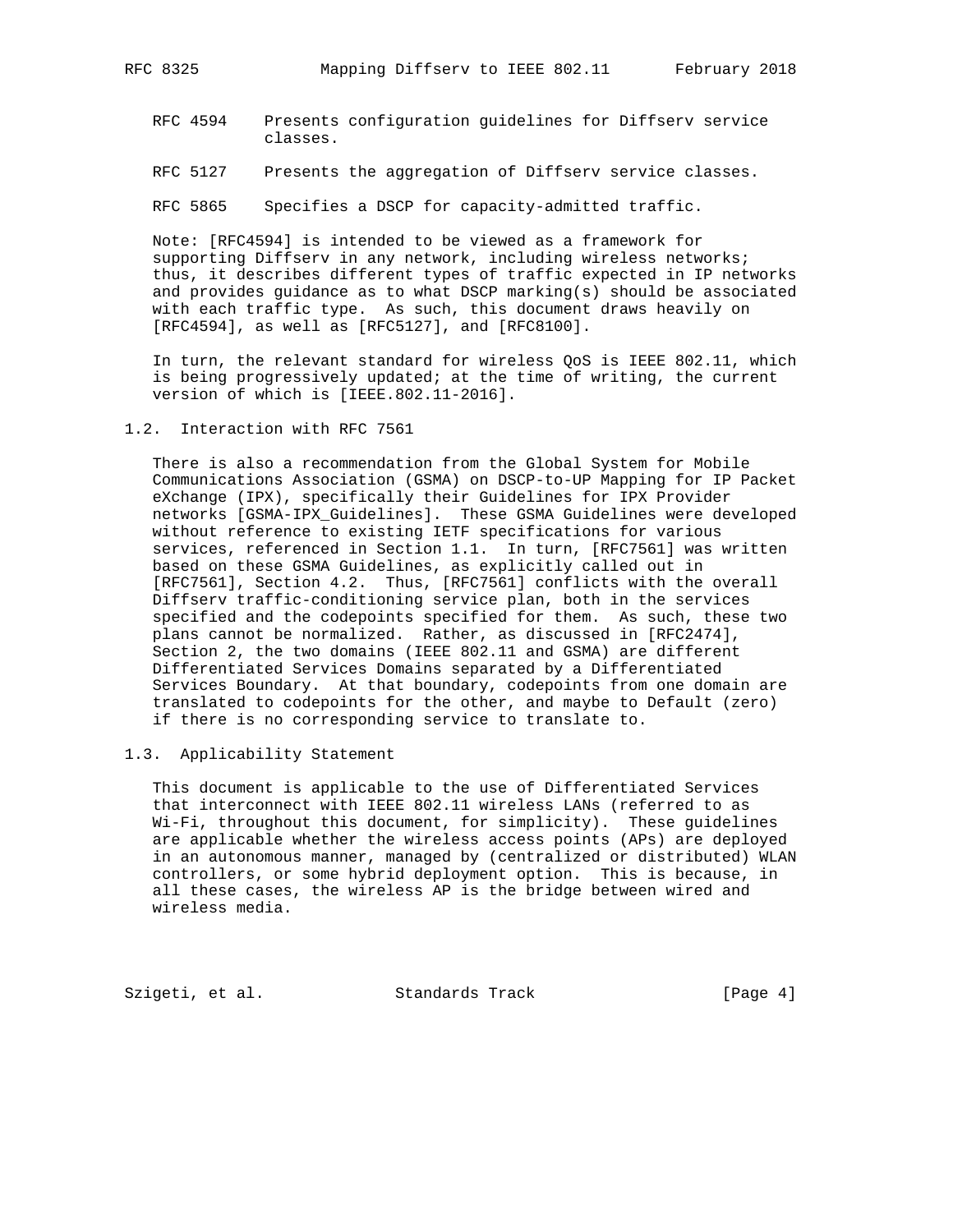This document applies to IP networks using Wi-Fi infrastructure at the link layer. Such networks typically include wired LANs with wireless APs at their edges; however, such networks can also include Wi-Fi backhaul, wireless mesh solutions, or any other type of AP-to- AP wireless network that extends the wired-network infrastructure.

#### 1.4. Document Organization

This document is organized as follows:

 Section 1 introduces the wired-to-wireless QoS challenge, references related work, outlines the organization of the document, and specifies both the requirements language and the terminology used in this document.

 Section 2 begins the discussion with a comparison of IETF Diffserv QoS and Wi-Fi QoS standards and highlights discrepancies between these that require reconciliation.

 Section 3 presents the marking and mapping capabilities that wireless APs and wireless endpoint devices are recommended to support.

 Section 4 presents DSCP-to-UP mapping recommendations for each of the [RFC4594] service classes, which are primarily applicable in the downstream (wired-to-wireless) direction.

 Section 5, in turn, considers upstream (wireless-to-wired) QoS options, their respective merits and recommendations.

 Section 6 (in the form of an Appendix) presents a brief overview of how QoS is achieved over IEEE 802.11 wireless networks, given the shared, half-duplex nature of the wireless medium.

Section 7 contains IANA considerations.

 Section 8 presents security considerations relative to DSCP-to-UP mapping, UP-to-DSCP mapping, and re-marking.

### 1.5. Requirements Language

 The key words "MUST", "MUST NOT", "REQUIRED", "SHALL", "SHALL NOT", "SHOULD", "SHOULD NOT", "RECOMMENDED", "NOT RECOMMENDED", "MAY", and "OPTIONAL" in this document are to be interpreted as described in BCP 14 [RFC2119] [RFC8174] when, and only when, they appear in all capitals, as shown here.

Szigeti, et al. Standards Track [Page 5]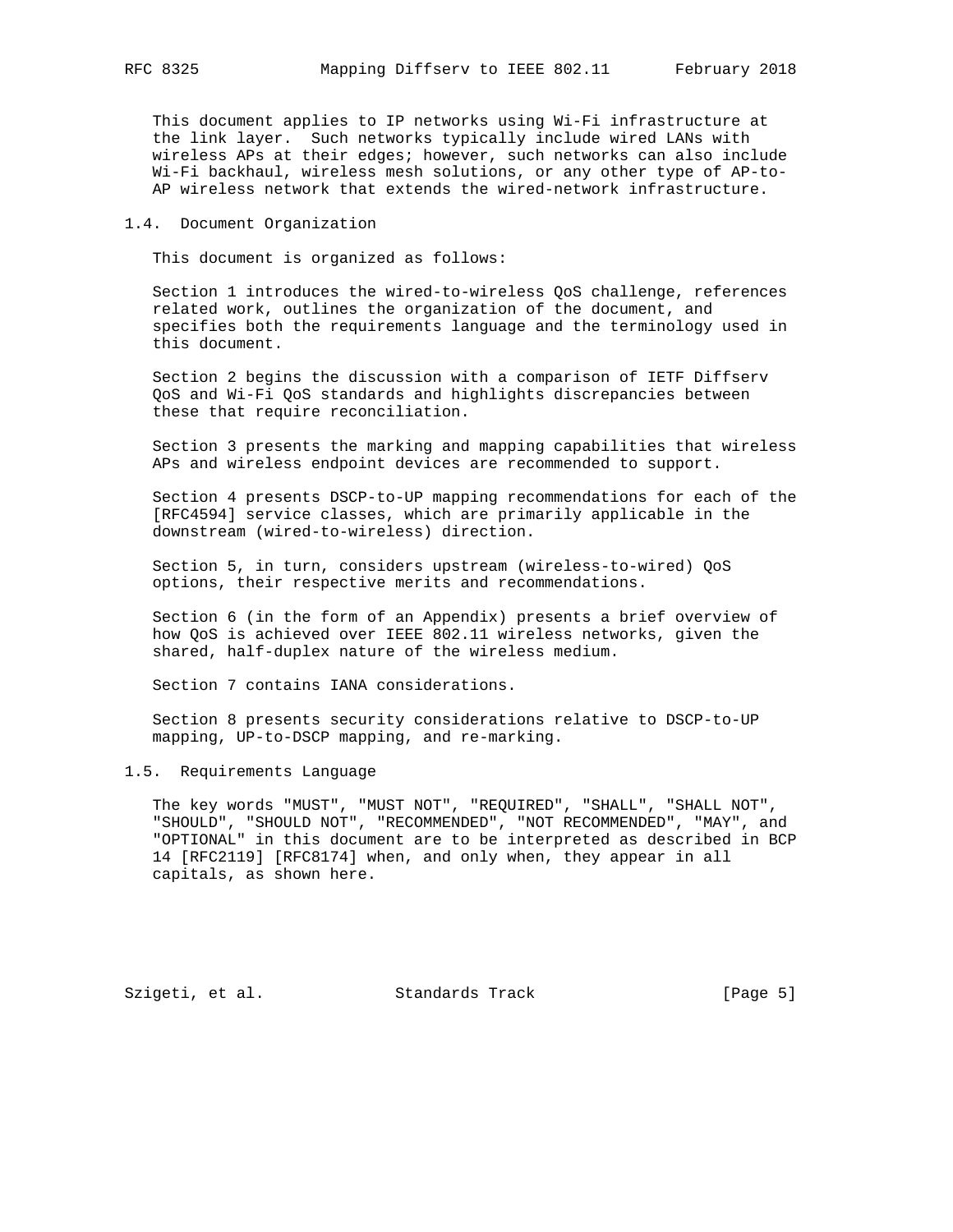- 
- 1.6. Terminology Used in This Document

Key terminology used in this document includes:

- AC: Access Category. A label for the common set of enhanced distributed channel access (EDCA) parameters that are used by a QoS station (STA) to contend for the channel in order to transmit medium access control (MAC) service data units (MSDUs) with certain priorities; see [IEEE.802.11-2016], Section 3.2.
- AIFS: Arbitration Interframe Space. Interframe space used by QoS stations before transmission of data and other frame types defined by [IEEE.802.11-2016], Section 10.3.2.3.6.
- AP: Access Point. An entity that contains one station (STA) and provides access to the distribution services, via the wireless medium (WM) for associated STAs. An AP comprises a STA and a distribution system access function (DSAF); see [IEEE.802.11-2016], Section 3.1.
- BSS: Basic Service Set. Informally, a wireless cell; formally, a set of stations that have successfully synchronized using the JOIN service primitives and one STA that has used the START primitive. Alternatively, a set of STAs that have used the START primitive specifying matching mesh profiles where the match of the mesh profiles has been verified via the scanning procedure. Membership in a BSS does not imply that wireless communication with all other members of the BSS is possible. See the definition in [IEEE.802.11-2016], Section 3.1.

Contention Window: See CW.

- CSMA/CA: Carrier Sense Multiple Access with Collision Avoidance. A MAC method in which carrier sensing is used, but nodes attempt to avoid collisions by transmitting only when the channel is sensed to be "idle". When these do transmit, nodes transmit their packet data in its entirety.
- CSMA/CD: Carrier Sense Multiple Access with Collision Detection. A MAC method (used most notably in early Ethernet technology) for local area networking. It uses a carrier-sensing scheme in which a transmitting station detects collisions by sensing transmissions from other stations while transmitting a frame. When this collision condition is detected, the station stops transmitting that frame, transmits a jam signal, and then waits for a random time interval before trying to resend the frame.

Szigeti, et al. Standards Track [Page 6]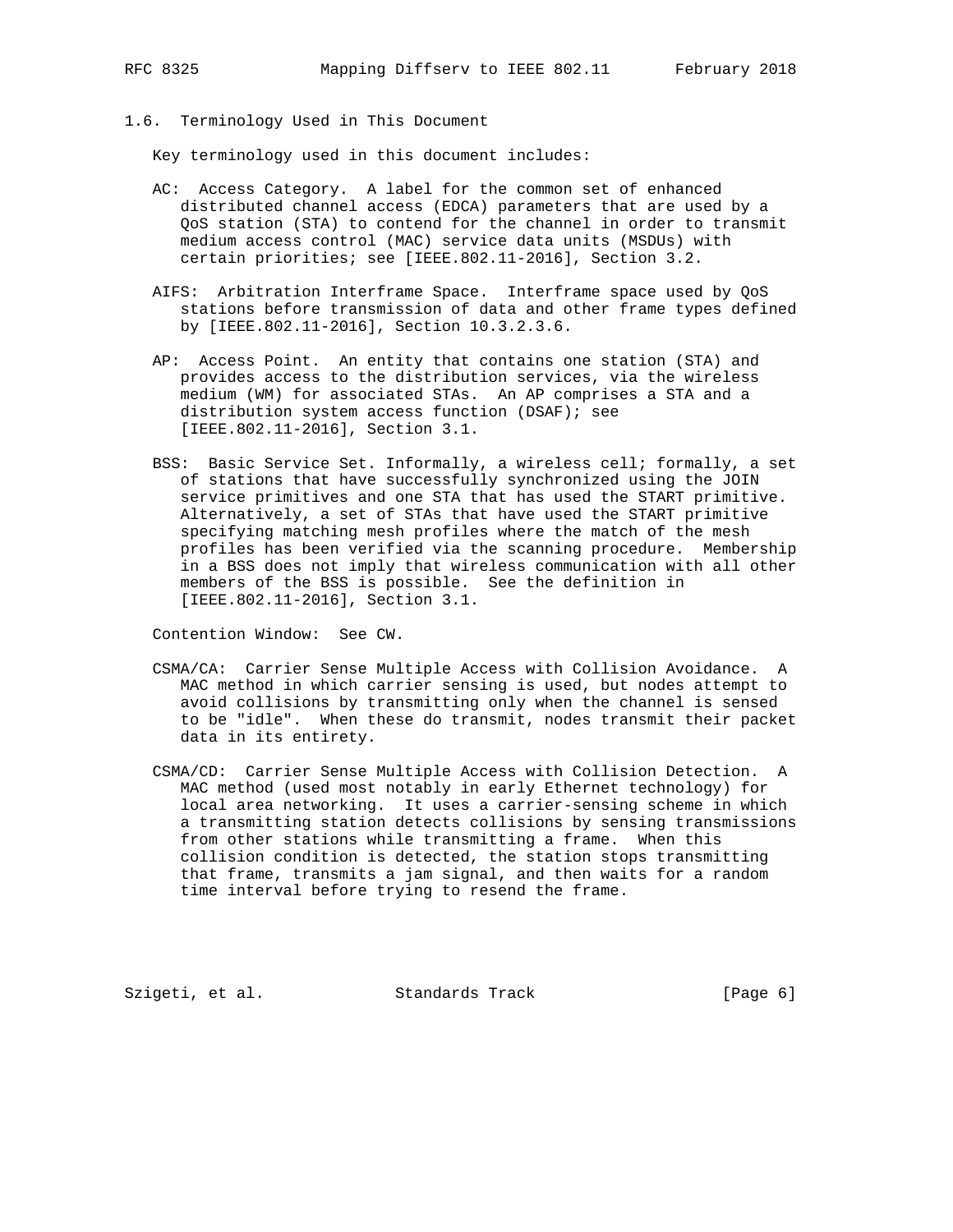- CW: Contention Window. Limits a CWMin and CWMax, from which a random backoff is computed.
- CWMax: Contention Window Maximum. The maximum value (in units of Slot Time) that a CW can take.
- CWMin: Contention Window Minimum. The minimum value that a CW can take.
- DCF: Distributed Coordinated Function. A class of coordination function where the same coordination function logic is active in every station (STA) in the BSS whenever the network is in operation.
- DIFS: Distributed (Coordination Function) Interframe Space. A unit of time during which the medium has to be detected as idle before a station should attempt to send frames, as per [IEEE.802.11-2016], Section 10.3.2.3.5.
- DSCP: Differentiated Service Code Point [RFC2474] and [RFC2475]. The DSCP is carried in the first 6 bits of the IPv4 Type of Service (TOS) field and the IPv6 Traffic Class field (the remaining 2 bits are used for IP Explicit Congestion Notification (ECN) [RFC3168]).
- EIFS: Extended Interframe Space. A unit of time that a station has to defer before transmitting a frame if the previous frame contained an error, as per [IEEE.802.11-2016], Section 10.3.2.3.7.
	- HCF: Hybrid Coordination Function. A coordination function that combines and enhances aspects of the contention-based and contention-free access methods to provide QoS stations (STAs) with prioritized and parameterized QoS access to the WM, while continuing to support non-QoS STAs for best-effort transfer; see [IEEE.802.11-2016], Section 3.1.
	- IFS: Interframe Space. Period of silence between transmissions over IEEE 802.11 networks. [IEEE.802.11-2016] describes several types of Interframe Spaces.
	- Random Backoff Timer: A pseudorandom integer period of time (in units of Slot Time) over the interval (0,CW), where CWmin is less than or equal to CW, which in turn is less than or equal to CWMax. Stations desiring to initiate transfer of data frames and/or management frames using the DCF shall invoke the carrier sense mechanism to determine the busy-or-idle state of the medium. If the medium is busy, the STA shall defer until the medium is determined to be idle without interruption for a period of time

Szigeti, et al. Standards Track [Page 7]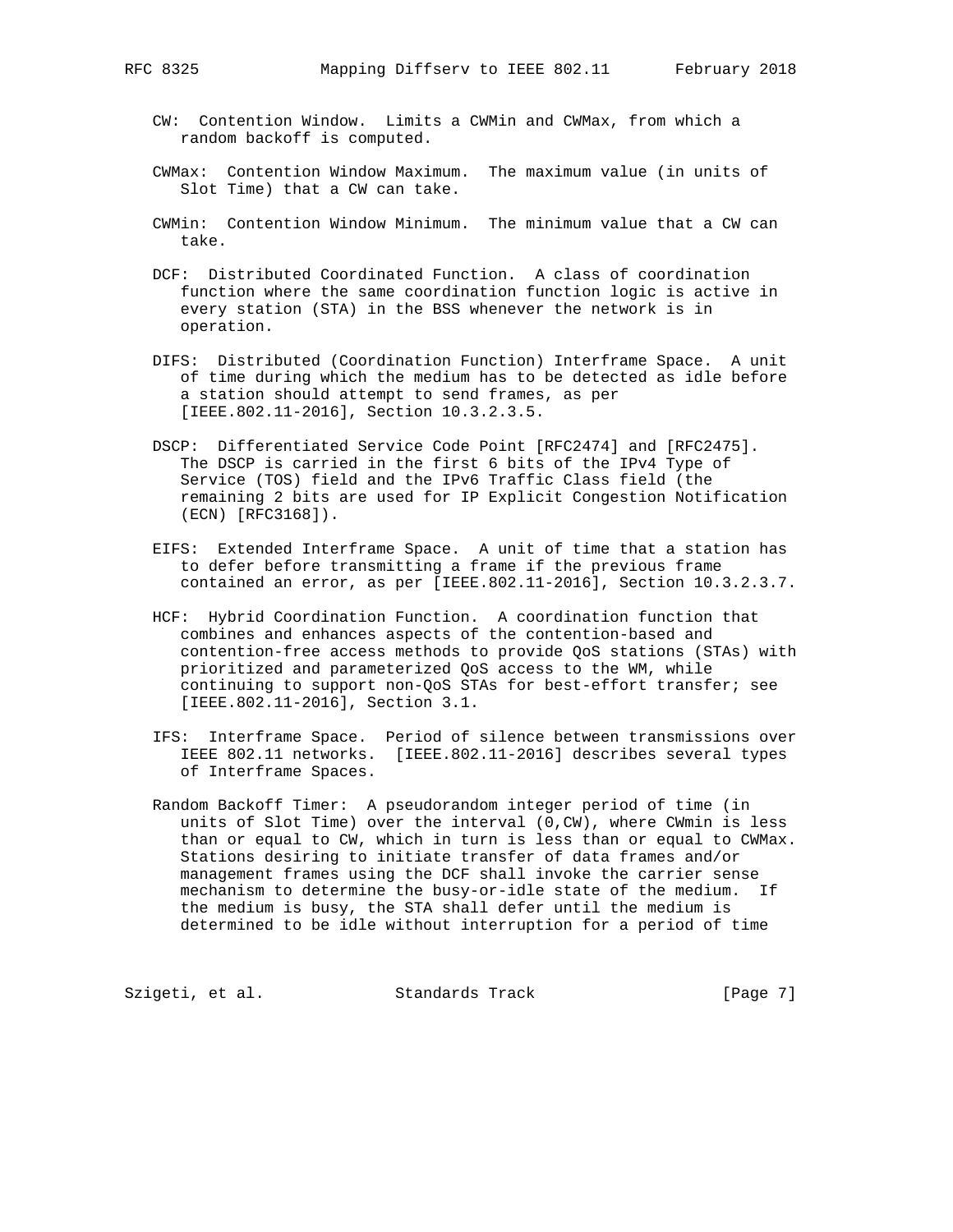equal to DIFS when the last frame detected on the medium was received correctly or after the medium is determined to be idle without interruption for a period of time equal to EIFS when the last frame detected on the medium was not received correctly. After this DIFS or EIFS medium idle time, the STA shall then generate a random backoff period for an additional deferral time before transmitting. See [IEEE.802.11-2016], Section 10.3.3.

- RF: Radio Frequency.
- SIFS: Short Interframe Space. An IFS used before transmission of specific frames as defined in [IEEE.802.11-2016], Section 10.3.2.3.3.
- Slot Time: A unit of time used to count time intervals in IEEE 802.11 networks; it is defined in [IEEE.802.11-2016], Section 10.3.2.13.
- Trust: From a QoS-perspective, "trust" refers to the accepting of the QoS markings of a packet by a network device. Trust is typically extended at Layer 3 (by accepting the DSCP), but may also be extended at lower layers, such as at Layer 2 by accepting UP markings. For example, if an AP is configured to trust DSCP markings and it receives a packet marked EF, then it would treat the packet with the Expedite Forwarding PHB and propagate the EF marking value (DSCP 46) as it transmits the packet. Alternatively, if a network device is configured to operate in an untrusted manner, then it would re-mark packets as these entered the device, typically to DF (or to a different marking value at the network administrator's preference). Note: The terms "trusted" and "untrusted" are used extensively in [RFC4594].
- UP: User Priority. A value associated with an MSDU that indicates how the MSDU is to be handled. The UP is assigned to an MSDU in the layers above the MAC; see [IEEE.802.11-2016], Section 3.1. The UP defines a level of priority for the associated frame, on a scale of 0 to 7.
- Wi-Fi: An interoperability certification defined by the Wi-Fi Alliance. However, this term is commonly used, including in the present document, to be the equivalent of IEEE 802.11.
- Wireless: In the context of this document, "wireless" refers to the media defined in IEEE 802.11 [IEEE.802.11-2016], and not 3G/4G LTE or any other radio telecommunications specification.

Szigeti, et al. Standards Track [Page 8]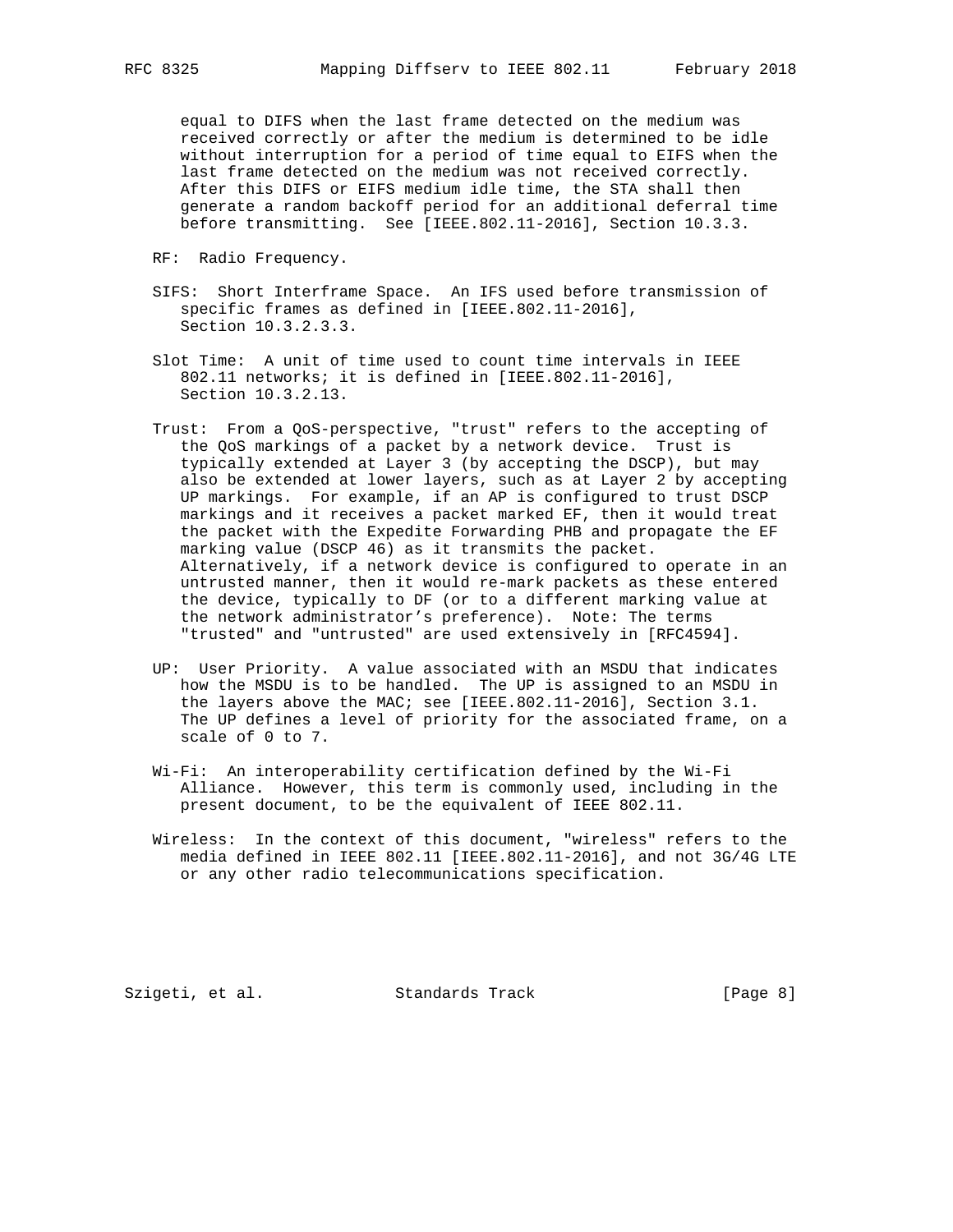2. Service Comparison and Default Interoperation of Diffserv and IEEE 802.11

(Section 6 provides a brief overview of IEEE 802.11 QoS.)

 The following comparisons between IEEE 802.11 and Diffserv services should be noted:

 [IEEE.802.11-2016] does not support an EF PHB service [RFC3246], as it is not possible to assure that a given access category will be serviced with strict priority over another (due to the random element within the contention process)

 [IEEE.802.11-2016] does not support an AF PHB service [RFC2597], again because it is not possible to assure that a given access category will be serviced with a minimum amount of assured bandwidth (due to the non-deterministic nature of the contention process)

 [IEEE.802.11-2016] loosely supports a Default PHB ([RFC2474]) via the Best Effort Access Category (AC\_BE)

 [IEEE.802.11-2016] loosely supports a Lower Effort PDB service ([RFC3662]) via the Background Access Category (AC\_BK)

 As such, these high-level considerations should be kept in mind when mapping from Diffserv to [IEEE.802.11-2016] (and vice versa); however, APs may or may not always be positioned at Diffserv domain boundaries, as will be discussed next.

# 2.1. Diffserv Domain Boundaries

 It is important to recognize that the wired-to-wireless edge may or may not function as an edge of a Diffserv domain or a domain boundary.

 In most commonly deployed WLAN models, the wireless AP represents not only the edge of the Diffserv domain, but also the edge of the network infrastructure itself. As such, only client endpoint devices (and no network infrastructure devices) are downstream from the access points in these deployment models. Note: security considerations and recommendations for hardening such Wi-Fi-at-the edge deployment models are detailed in Section 8; these recommendations include mapping network control protocols (which are not used downstream from the AP in this deployment model) to UP 0.

Szigeti, et al. Standards Track [Page 9]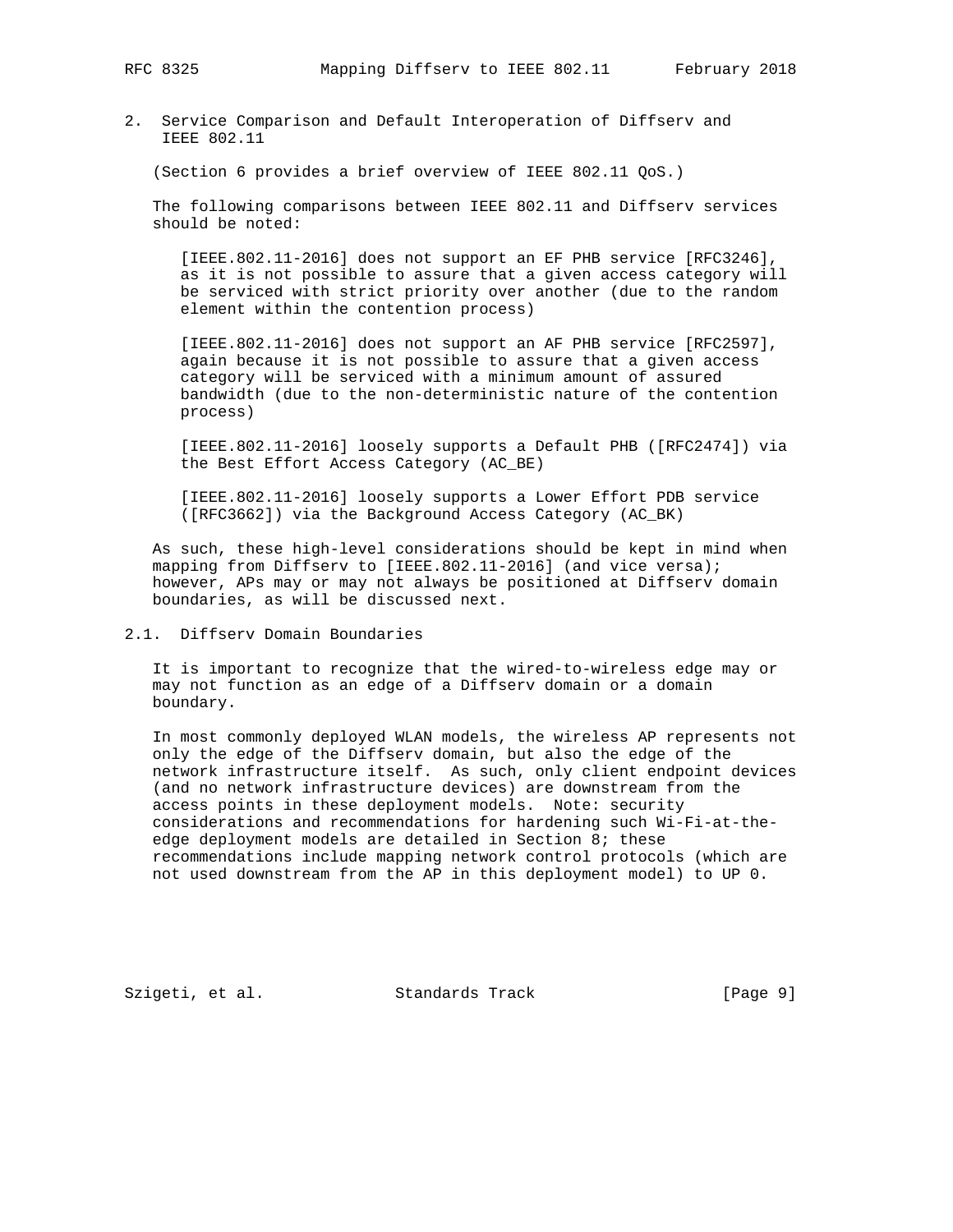Alternatively, in other deployment models, such as Wi-Fi backhaul, wireless mesh infrastructures, wireless AP-to-AP deployments, or in cases where a Wi-Fi link connects to a device providing service via another technology (e.g., Wi-Fi to Bluetooth or Zigbee router), the wireless AP extends the network infrastructure and thus, typically, the Diffserv domain. In such deployments, both client devices and infrastructure devices may be expected downstream from the APs, and, as such, network control protocols are RECOMMENDED to be mapped to UP 7 in this deployment model, as is discussed in Section 4.1.1.

 Thus, as can be seen from these two examples, the QoS treatment of packets at the AP will depend on the position of the AP in the network infrastructure and on the WLAN deployment model.

 However, regardless of whether or not the AP is at the Diffserv boundary, marking-specific incompatibilities exist from Diffserv to 802.11 (and vice versa) that must be reconciled, as will be discussed next.

### 2.2. EDCF Queuing

 [IEEE.802.11-2016] displays a reference implementation queuing model in Figure 10-24, which depicts four transmit queues, one per access category.

 However, in practical implementations, it is common for WLAN network equipment vendors to implement dedicated transmit queues on a per-UP (versus a per-AC) basis, which are then dequeued into their associated AC in a preferred (or even in a strict priority manner). For example, it is common for vendors to dequeue UP 5 ahead of UP 4 to the hardware performing the EDCA function (EDCAF) for the Video Access Category (AC\_VI).

 Some of the recommendations made in Section 4 make reference to this common implementation model of queuing per UP.

#### 2.3. Default DSCP-to-UP Mappings and Conflicts

 While no explicit guidance is offered in mapping (6-Bit) Layer 3 DSCP values to (3-Bit) Layer 2 markings (such as IEEE 802.1D, 802.1p or 802.11e), a common practice in the networking industry is to map these by what we will refer to as "default DSCP-to-UP mapping" (for lack of a better term), wherein the three Most Significant Bits (MSBs) of the DSCP are used as the corresponding L2 markings.

Szigeti, et al. Standards Track [Page 10]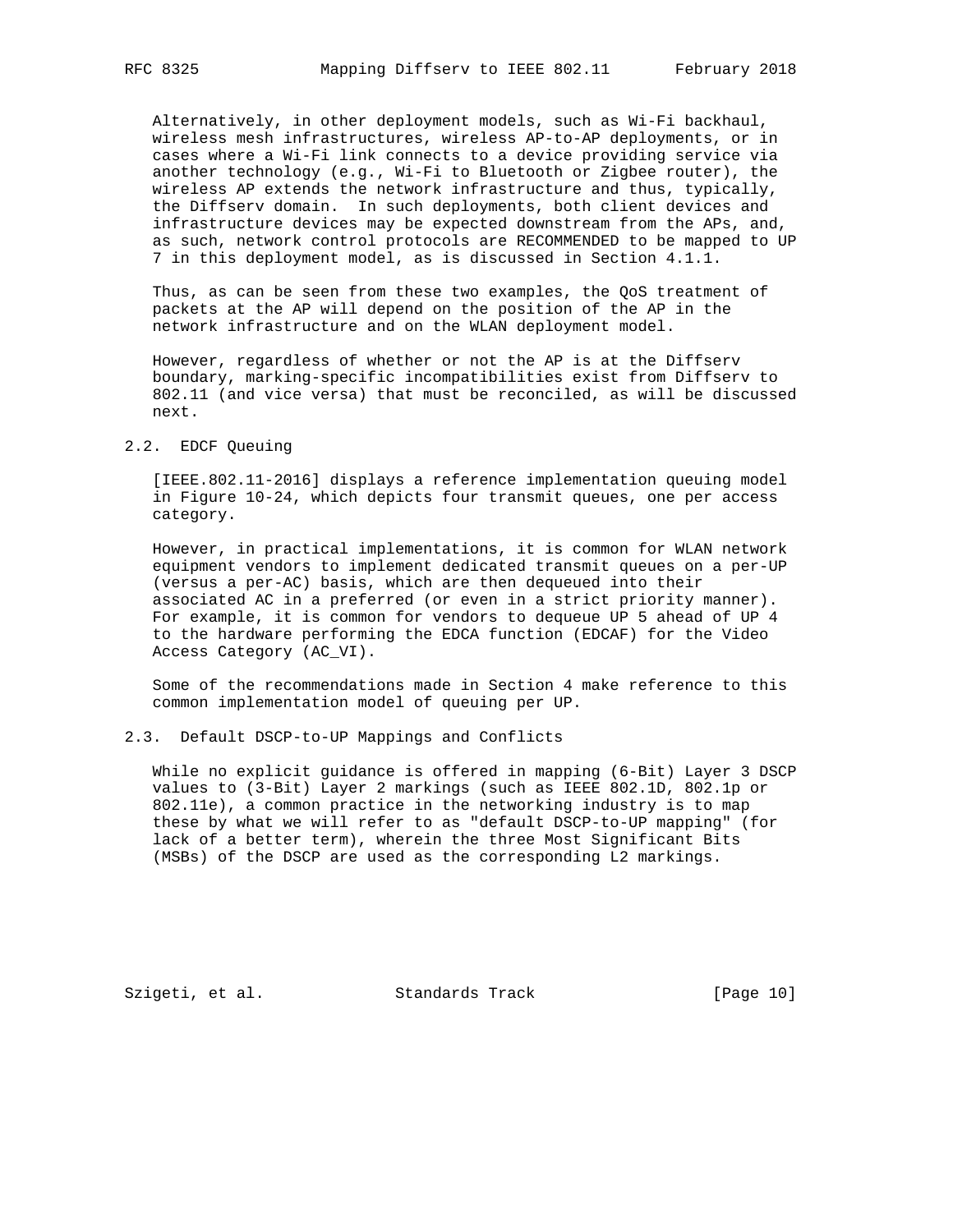Note: There are mappings provided in [IEEE.802.11-2016], Annex V Tables V-1 and V2, but it bears mentioning that these mappings are provided as examples (as opposed to explicit recommendations). Furthermore, some of these mappings do not align with the intent and recommendations expressed in [RFC4594], as will be discussed in this and the following section (Section 2.4).

 However, when this default DSCP-to-UP mapping method is applied to packets marked per recommendations in [RFC4594] and destined to 802.11 WLAN clients, it will yield a number of inconsistent QoS mappings, specifically:

- o Voice (EF-101110) will be mapped to UP 5 (101), and treated in the Video Access Category (AC\_VI) rather than the Voice Access Category (AC\_VO), for which it is intended
- o Multimedia Streaming (AF3-011xx0) will be mapped to UP 3 (011) and treated in the Best Effort Access Category (AC\_BE) rather than the Video Access Category (AC\_VI), for which it is intended
- o Broadcast Video (CS3-011000) will be mapped to UP 3 (011) and treated in the Best Effort Access Category (AC\_BE) rather than the Video Access Category (AC\_VI), for which it is intended
- o OAM traffic (CS2-010000) will be mapped to UP 2 (010) and treated in the Background Access Category (AC\_BK), which is not the intent expressed in [RFC4594] for this service class

 It should also be noted that while [IEEE.802.11-2016] defines an intended use for each access category through the AC naming convention (for example, UP 6 and UP 7 belong to AC\_VO, the Voice Access Category), [IEEE.802.11-2016] does not:

- o define how upper-layer markings (such as DSCP) should map to UPs (and, hence, to ACs)
- o define how UPs should translate to other mediums' Layer 2 QoS markings
- o strictly restrict each access category to applications reflected in the AC name
- 2.4. Default UP-to-DSCP Mappings and Conflicts

 In the opposite direction of flow (the upstream direction, that is, from wireless-to-wired), many APs use what we will refer to as "default UP-to-DSCP mapping" (for lack of a better term), wherein DSCP values are derived from UP values by multiplying the UP values

Szigeti, et al. Standards Track [Page 11]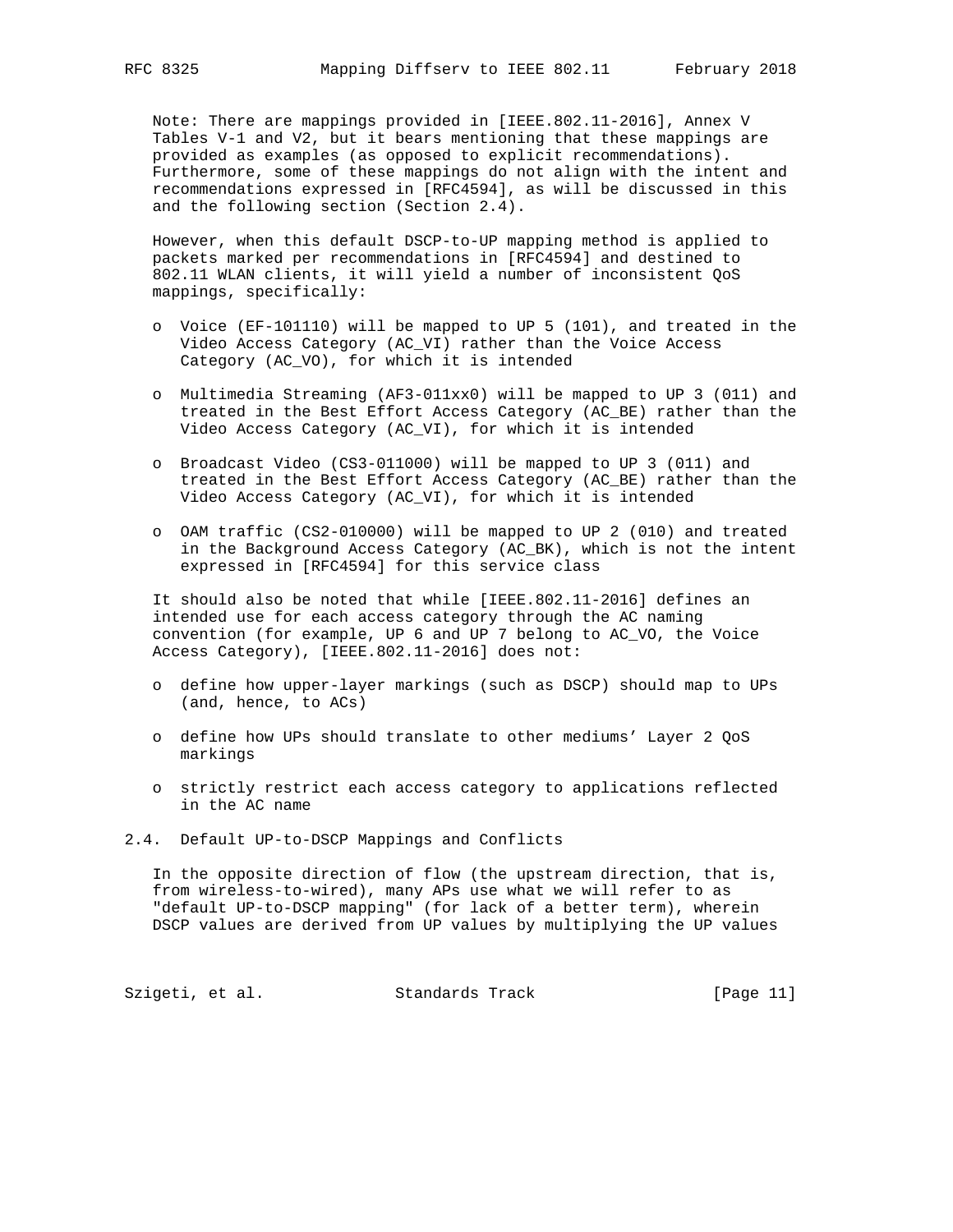by 8 (i.e., shifting the three UP bits to the left and adding three additional zeros to generate a DSCP value). This derived DSCP value is then used for QoS treatment between the wireless AP and the nearest classification and marking policy enforcement point (which may be the centralized wireless LAN controller, relatively deep within the network). Alternatively, in the case where there is no other classification and marking policy enforcement point, then this derived DSCP value will be used on the remainder of the Internet path.

 It goes without saying that when six bits of marking granularity are derived from three, then information is lost in translation. Servicing differentiation cannot be made for 12 classes of traffic (as recommended in [RFC4594]), but for only eight (with one of these classes being reserved for future use (i.e., UP 7, which maps to DSCP CS7).

 Such default upstream mapping can also yield several inconsistencies with [RFC4594], including:

- o Mapping UP 6 (which would include Voice or Telephony traffic, see [RFC4594]) to CS6, which [RFC4594] recommends for Network Control
- o Mapping UP 4 (which would include Multimedia Conferencing and/or Real-Time Interactive traffic, see [RFC4594]) to CS4, thus losing the ability to differentiate between these two distinct service classes, as recommended in [RFC4594], Sections 4.3 and 4.4
- o Mapping UP 3 (which would include Multimedia Streaming and/or Broadcast Video traffic, see [RFC4594]) to CS3, thus losing the ability to differentiate between these two distinct service classes, as recommended in [RFC4594], Sections 4.5 and 4.6
- o Mapping UP 2 (which would include Low-Latency Data and/or OAM traffic, see [RFC4594]) to CS2, thus losing the ability to differentiate between these two distinct service classes, as recommended in [RFC4594], Sections 4.7 and 3.3, and possibly overwhelming the queues provisioned for OAM (which is typically lower in capacity (being Network Control Traffic), as compared to Low-Latency Data queues (being user traffic))
- o Mapping UP 1 (which would include High-Throughput Data and/or Low- Priority Data traffic, see [RFC4594]) to CS1, thus losing the ability to differentiate between these two distinct service classes, as recommended in [RFC4594], Sections 4.8 and 4.10, and causing legitimate business-relevant High-Throughput Data to receive a [RFC3662] Lower-Effort PDB, for which it is not intended

Szigeti, et al. Standards Track [Page 12]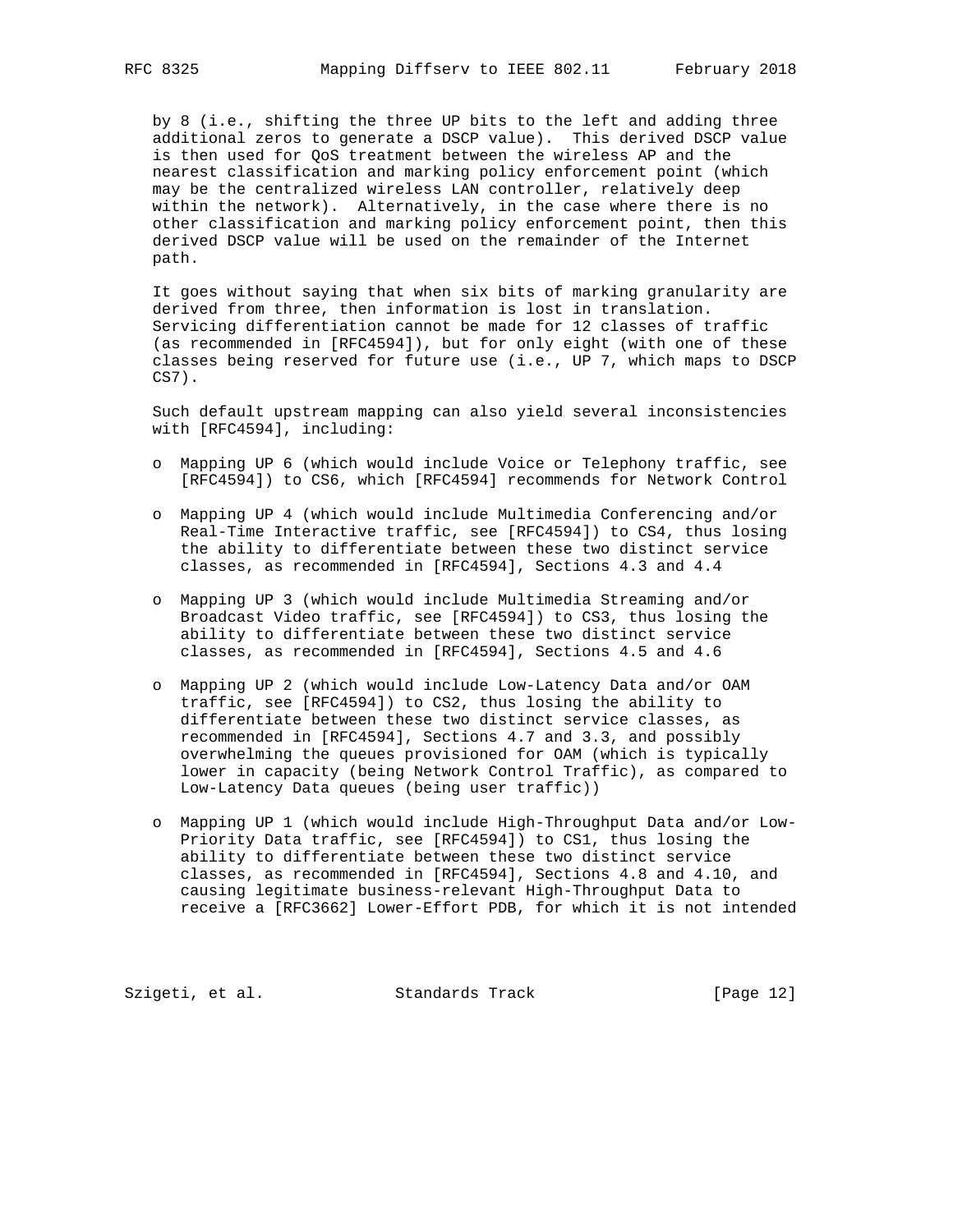The following sections address these limitations and concerns in order to reconcile [RFC4594] and [IEEE.802.11-2016]. First downstream (wired-to-wireless) DSCP-to-UP mappings will be aligned and then upstream (wireless-to-wired) models will be addressed.

3. Recommendations for Capabilities of Wireless Device Marking and Mapping

 This document assumes and RECOMMENDS that all wireless APs (as the interconnects between wired-and-wireless networks) support the ability to:

- o mark DSCP, per Diffserv standards
- o mark UP, per the [IEEE.802.11-2016] standard
- o support fully configurable mappings between DSCP and UP
- o process DSCP markings set by wireless endpoint devices

 This document further assumes and RECOMMENDS that all wireless endpoint devices support the ability to:

- o mark DSCP, per Diffserv standards
- o mark UP, per the [IEEE.802.11-2016] standard
- o support fully configurable mappings between DSCP (set by applications in software) and UP (set by the operating system and/ or wireless network interface hardware drivers)

 Having made the assumptions and recommendations above, it bears mentioning that, while the mappings presented in this document are RECOMMENDED to replace the current common default practices (as discussed in Sections 2.3 and 2.4), these mapping recommendations are not expected to fit every last deployment model; as such, they MAY be overridden by network administrators, as needed.

4. Recommendations for DSCP-to-UP Mapping

 The following section specifies downstream (wired-to-wireless) mappings between [RFC4594], "Configuration Guidelines for Diffserv Service Classes" and [IEEE.802.11-2016]. As such, this section draws heavily from [RFC4594], including service class definitions and recommendations.

Szigeti, et al. Standards Track [Page 13]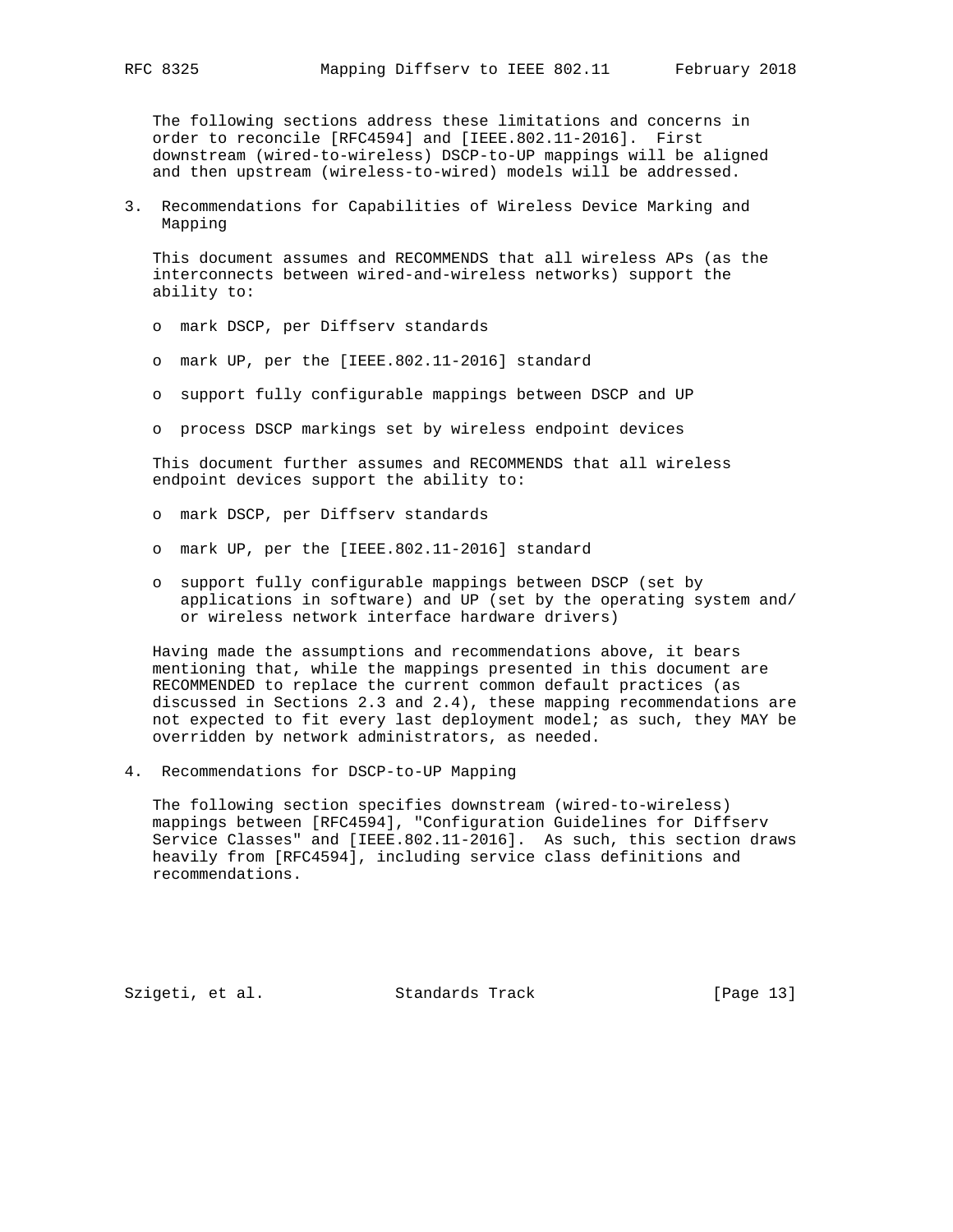This section assumes [IEEE.802.11-2016] wireless APs and/or WLAN controllers that support customizable, non-default DSCP-to-UP mapping schemes.

 This section also assumes that [IEEE.802.11-2016] APs and endpoint devices differentiate UP markings with corresponding queuing and dequeuing treatments, as described in Section 2.2.

#### 4.1. Network Control Traffic

 Network Control Traffic is defined as packet flows that are essential for stable operation of the administered network [RFC4594], Section 3. Network Control Traffic is different from user application control (signaling) that may be generated by some applications or services. Network Control Traffic MAY be split into two service classes:

- o Network Control, and
- o Operations, Administration, and Maintenance (OAM)

4.1.1. Network Control Protocols

 The Network Control service class is used for transmitting packets between network devices (e.g., routers) that require control (routing) information to be exchanged between nodes within the administrative domain, as well as across a peering point between different administrative domains.

 [RFC4594], Section 3.2, recommends that Network Control Traffic be marked CS6 DSCP. Additionally, as stated in [RFC4594], Section 3.1: "CS7 DSCP value SHOULD be reserved for future use, potentially for future routing or control protocols."

 By default (as described in Section 2.4), packets marked DSCP CS7 will be mapped to UP 7 and serviced within the Voice Access Category (AC\_VO). This represents the RECOMMENDED mapping for CS7, that is, packets marked to CS7 DSCP are RECOMMENDED to be mapped to UP 7.

 However, by default (as described in Section 2.4), packets marked DSCP CS6 will be mapped to UP 6 and serviced within the Voice Access Category (AC\_VO); such mapping and servicing is a contradiction to the intent expressed in [RFC4594], Section 3.2. As such, it is RECOMMENDED to map Network Control Traffic marked CS6 to UP 7 (per [IEEE.802.11-2016], Section 10.2.4.2, Table 10-1), thereby admitting it to the Voice Access Category (AC\_VO), albeit with a marking distinguishing it from (data-plane) voice traffic.

Szigeti, et al. Standards Track [Page 14]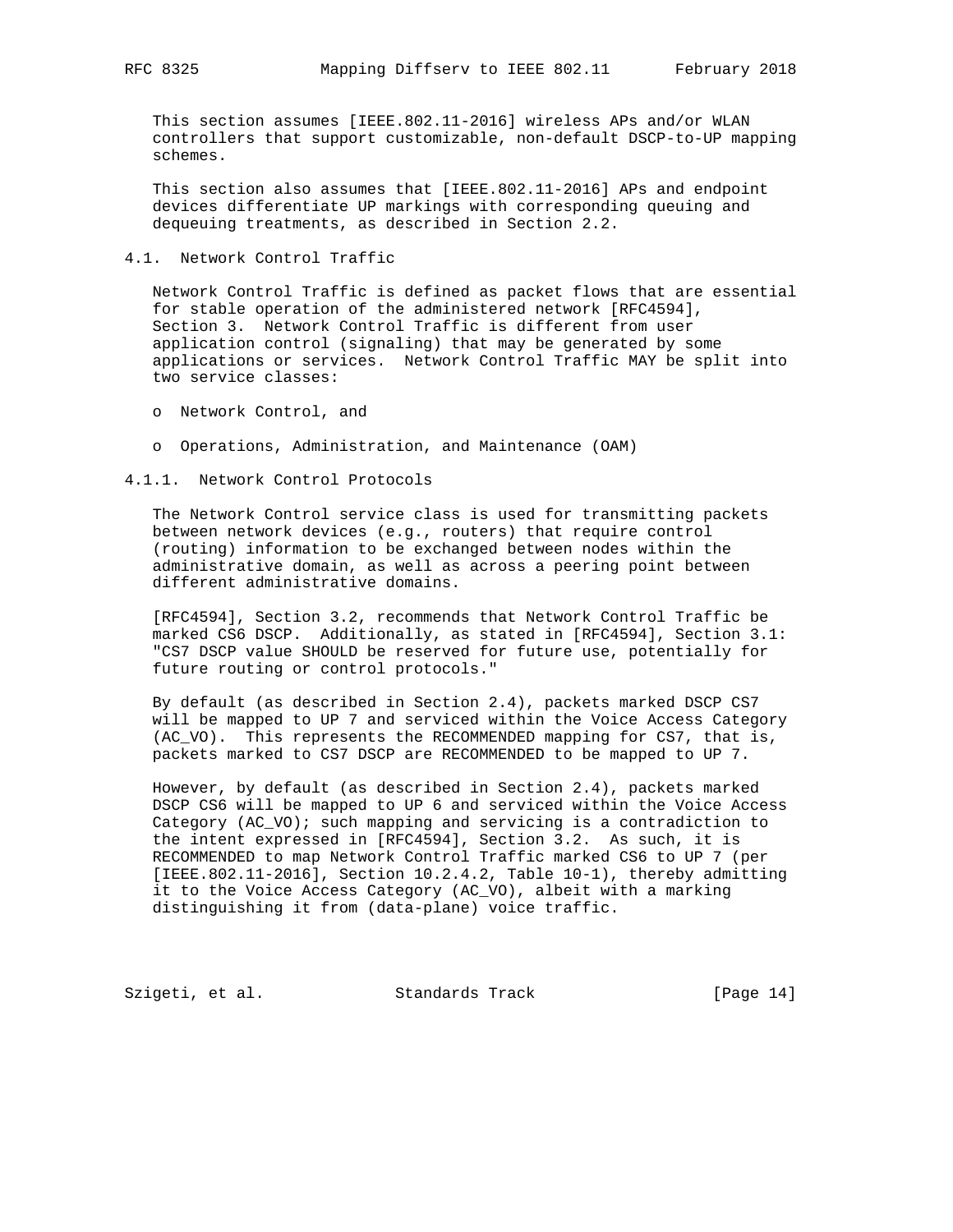It should be noted that encapsulated routing protocols for encapsulated or overlay networks (e.g., VPN, Network Virtualization Overlays, etc.) are not Network Control Traffic for any physical network at the AP; hence, they SHOULD NOT be marked with CS6 in the first place.

 Additionally, and as previously noted, the Security Considerations section (Section 8) contains additional recommendations for hardening Wi-Fi-at-the-edge deployment models, where, for example, network control protocols are not expected to be sent nor received between APs and client endpoint devices that are downstream.

# 4.1.2. Operations, Administration, and Maintenance (OAM)

 The OAM (Operations, Administration, and Maintenance) service class is recommended for OAM&P (Operations, Administration, and Maintenance and Provisioning). The OAM service class can include network management protocols, such as SNMP, Secure Shell (SSH), TFTP, Syslog, etc., as well as network services, such as NTP, DNS, DHCP, etc. [RFC4594], Section 3.3, recommends that OAM traffic be marked CS2 DSCP.

 By default (as described in Section 2.3), packets marked DSCP CS2 will be mapped to UP 2 and serviced with the Background Access Category (AC\_BK). Such servicing is a contradiction to the intent expressed in [RFC4594], Section 3.3. As such, it is RECOMMENDED that a non-default mapping be applied to OAM traffic, such that CS2 DSCP is mapped to UP 0, thereby admitting it to the Best Effort Access Category (AC\_BE).

# 4.2. User Traffic

 User traffic is defined as packet flows between different users or subscribers. It is the traffic that is sent to or from end-terminals and that supports a very wide variety of applications and services [RFC4594], Section 4.

 Network administrators can categorize their applications according to the type of behavior that they require and MAY choose to support all or a subset of the defined service classes.

### 4.2.1. Telephony

 The Telephony service class is recommended for applications that require real-time, very low delay, very low jitter, and very low packet loss for relatively constant-rate traffic sources (inelastic traffic sources). This service class SHOULD be used for IP telephony service. The fundamental service offered to traffic in the Telephony

Szigeti, et al. Standards Track [Page 15]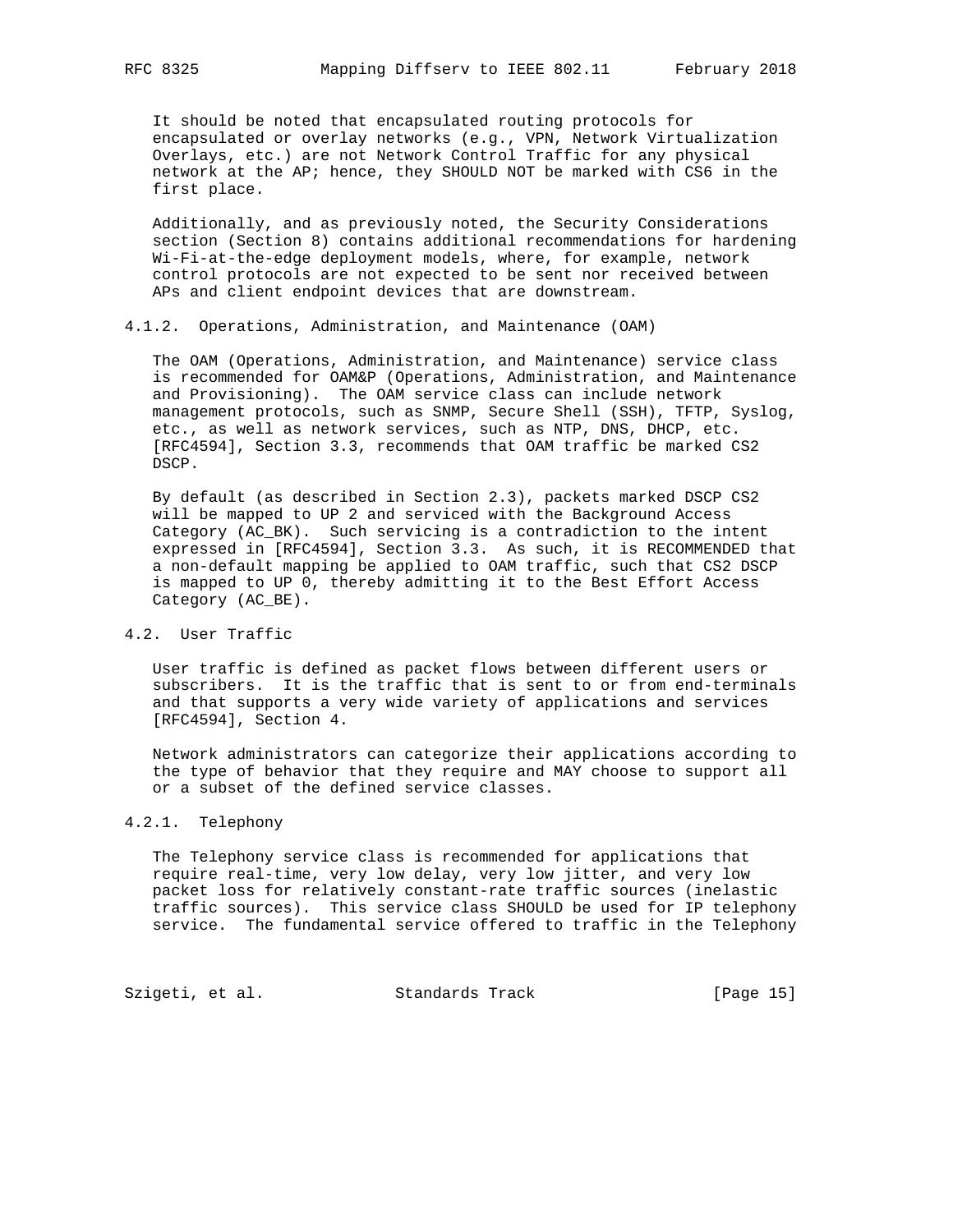service class is minimum jitter, delay, and packet loss service up to a specified upper bound. [RFC4594], Section 4.1, recommends that Telephony traffic be marked EF DSCP.

 Traffic marked to DSCP EF will map by default (as described in Section 2.3) to UP 5 and, thus, to the Video Access Category (AC\_VI) rather than to the Voice Access Category (AC\_VO), for which it is intended. Therefore, a non-default DSCP-to-UP mapping is RECOMMENDED, such that EF DSCP is mapped to UP 6, thereby admitting it into the Voice Access Category (AC\_VO).

 Similarly, the VOICE-ADMIT DSCP (44 decimal / 101100 binary) described in [RFC5865] is RECOMMENDED to be mapped to UP 6, thereby admitting it also into the Voice Access Category (AC\_VO).

#### 4.2.2. Signaling

 The Signaling service class is recommended for delay-sensitive client-server (e.g., traditional telephony) and peer-to-peer application signaling. Telephony signaling includes signaling between 1) IP phone and soft-switch, 2) soft-client and soft-switch, and 3) media gateway and soft-switch as well as peer-to-peer using various protocols. This service class is intended to be used for control of sessions and applications. [RFC4594], Section 4.2, recommends that Signaling traffic be marked CS5 DSCP.

 While Signaling is recommended to receive a superior level of service relative to the default class (i.e., AC\_BE), it does not require the highest level of service (i.e., AC\_VO). This leaves only the Video Access Category (AC\_VI), which it will map to by default (as described in Section 2.3). Therefore, it is RECOMMENDED to map Signaling traffic marked CS5 DSCP to UP 5, thereby admitting it to the Video Access Category (AC\_VI).

 Note: Signaling traffic is not control-plane traffic from the perspective of the network (but rather is data-plane traffic); as such, it does not merit provisioning in the Network Control service class (marked CS6 and mapped to UP 6). However, Signaling traffic is control-plane traffic from the perspective of the voice/video telephony overlay-infrastructure. As such, Signaling should be treated with preferential servicing versus other data-plane flows. This may be achieved in common WLAN deployments by mapping Signaling traffic marked CS5 to UP 5. On APs supporting per-UP EDCAF queuing logic (as described in Section 2.2), this will result in preferential treatment for Signaling traffic versus other video flows in the same access category (AC\_VI), which are marked to UP 4, as well as preferred treatment over flows in the Best Effort (AC\_BE) and Background (AC\_BK) Access Categories.

Szigeti, et al. Standards Track [Page 16]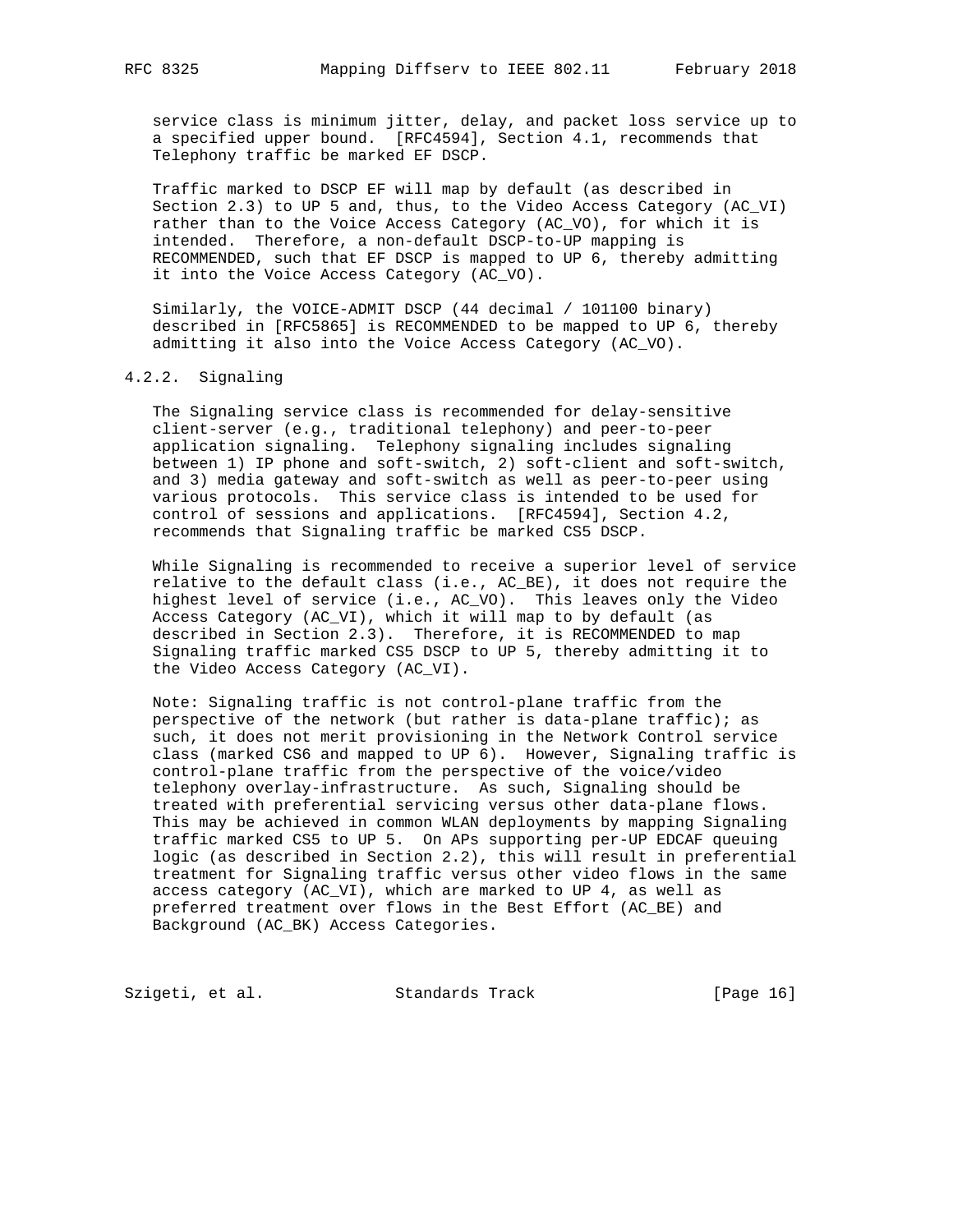# 4.2.3. Multimedia Conferencing

 The Multimedia Conferencing service class is recommended for applications that require real-time service for rate-adaptive traffic. [RFC4594], Section 4.3, recommends Multimedia Conferencing traffic be marked AF4x (that is, AF41, AF42, and AF43, according to the rules defined in [RFC2475]).

 The primary media type typically carried within the Multimedia Conferencing service class is video; as such, it is RECOMMENDED to map this class into the Video Access Category (AC\_VI), which it does by default (as described in Section 2.3). Specifically, it is RECOMMENDED to map AF41, AF42, and AF43 to UP 4, thereby admitting Multimedia Conferencing into the Video Access Category (AC\_VI).

#### 4.2.4. Real-Time Interactive

 The Real-Time Interactive service class is recommended for applications that require low loss and jitter and very low delay for variable-rate inelastic traffic sources. Such applications may include inelastic video-conferencing applications, but may also include gaming applications (as pointed out in [RFC4594], Sections 2.1 through 2.3 and Section 4.4). [RFC4594], Section 4.4, recommends Real-Time Interactive traffic be marked CS4 DSCP.

 The primary media type typically carried within the Real-Time Interactive service class is video; as such, it is RECOMMENDED to map this class into the Video Access Category (AC\_VI), which it does by default (as described in Section 2.3). Specifically, it is RECOMMENDED to map CS4 to UP 4, thereby admitting Real-Time Interactive traffic into the Video Access Category (AC\_VI).

#### 4.2.5. Multimedia Streaming

 The Multimedia Streaming service class is recommended for applications that require near-real-time packet forwarding of variable-rate elastic traffic sources. Typically, these flows are unidirectional. [RFC4594], Section 4.5, recommends Multimedia Streaming traffic be marked AF3x (that is, AF31, AF32, and AF33, according to the rules defined in [RFC2475]).

 The primary media type typically carried within the Multimedia Streaming service class is video; as such, it is RECOMMENDED to map this class into the Video Access Category (AC\_VI), which it will by default (as described in Section 2.3). Specifically, it is RECOMMENDED to map AF31, AF32, and AF33 to UP 4, thereby admitting Multimedia Streaming into the Video Access Category (AC\_VI).

Szigeti, et al. Standards Track [Page 17]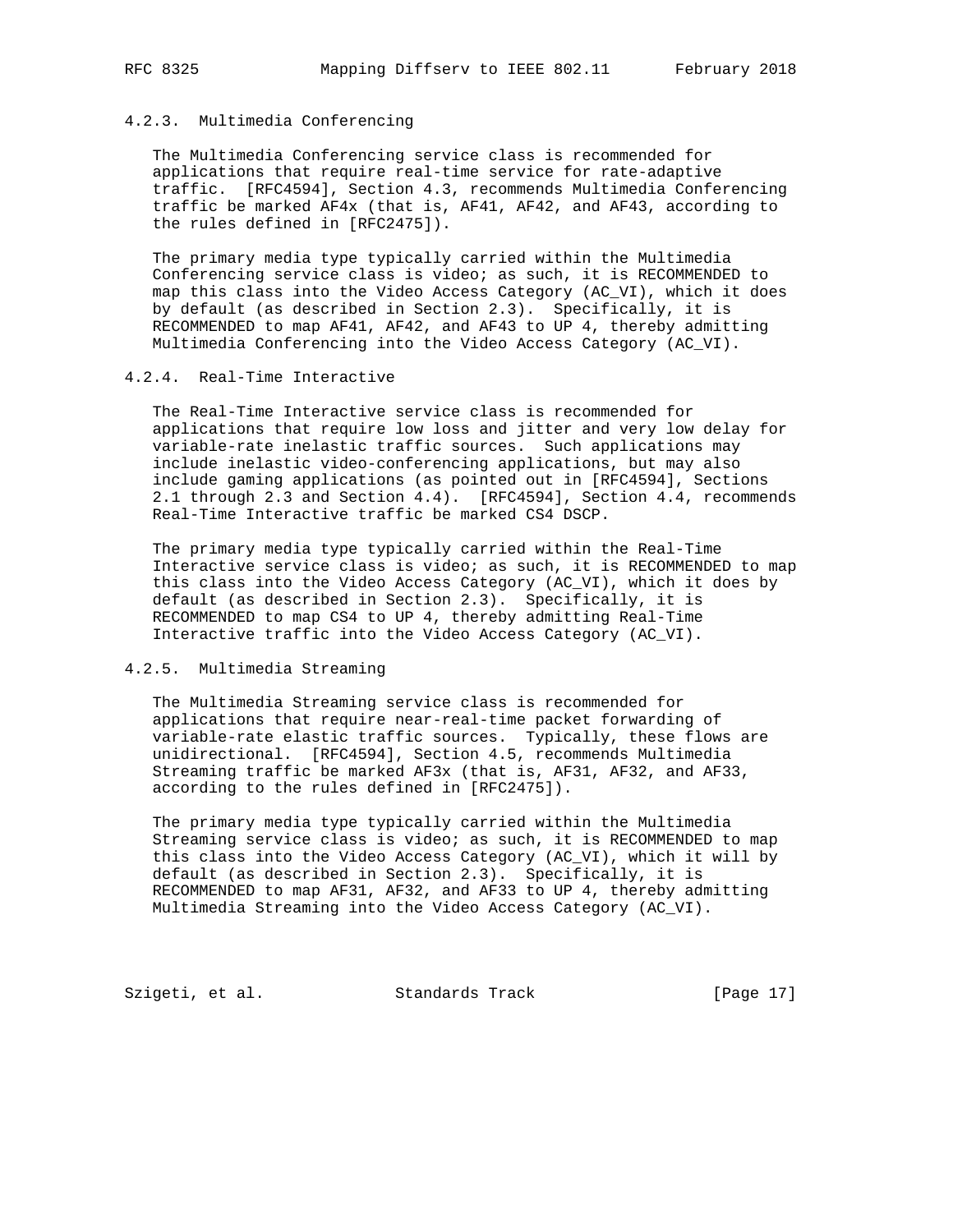# 4.2.6. Broadcast Video

 The Broadcast Video service class is recommended for applications that require near-real-time packet forwarding with very low packet loss of constant rate and variable-rate inelastic traffic sources. Typically these flows are unidirectional. [RFC4594] Section 4.6 recommends Broadcast Video traffic be marked CS3 DSCP.

 As directly implied by the name, the primary media type typically carried within the Broadcast Video service class is video; as such, it is RECOMMENDED to map this class into the Video Access Category (AC\_VI); however, by default (as described in Section 2.3), this service class will map to UP 3 and, thus, the Best Effort Access Category (AC\_BE). Therefore, a non-default mapping is RECOMMENDED, such that CS4 maps to UP 4, thereby admitting Broadcast Video into the Video Access Category (AC\_VI).

#### 4.2.7. Low-Latency Data

 The Low-Latency Data service class is recommended for elastic and time-sensitive data applications, often of a transactional nature, where a user is waiting for a response via the network in order to continue with a task at hand. As such, these flows are considered foreground traffic, with delays or drops to such traffic directly impacting user productivity. [RFC4594], Section 4.7, recommends Low-Latency Data be marked AF2x (that is, AF21, AF22, and AF23, according to the rules defined in [RFC2475]).

 By default (as described in Section 2.3), Low-Latency Data will map to UP 2 and, thus, to the Background Access Category (AC\_BK), which is contrary to the intent expressed in [RFC4594].

 Mapping Low-Latency Data to UP 3 may allow targeted traffic to receive a superior level of service via per-UP transmit queues servicing the EDCAF hardware for the Best Effort Access Category (AC\_BE), as described in Section 2.2. Therefore it is RECOMMENDED to map Low-Latency Data traffic marked AF2x DSCP to UP 3, thereby admitting it to the Best Effort Access Category (AC\_BE).

#### 4.2.8. High-Throughput Data

 The High-Throughput Data service class is recommended for elastic applications that require timely packet forwarding of variable-rate traffic sources and, more specifically, is configured to provide efficient, yet constrained (when necessary) throughput for TCP longer-lived flows. These flows are typically not user interactive. According to [RFC4594], Section 4.8, it can be assumed that this class will consume any available bandwidth and that packets

Szigeti, et al. Standards Track [Page 18]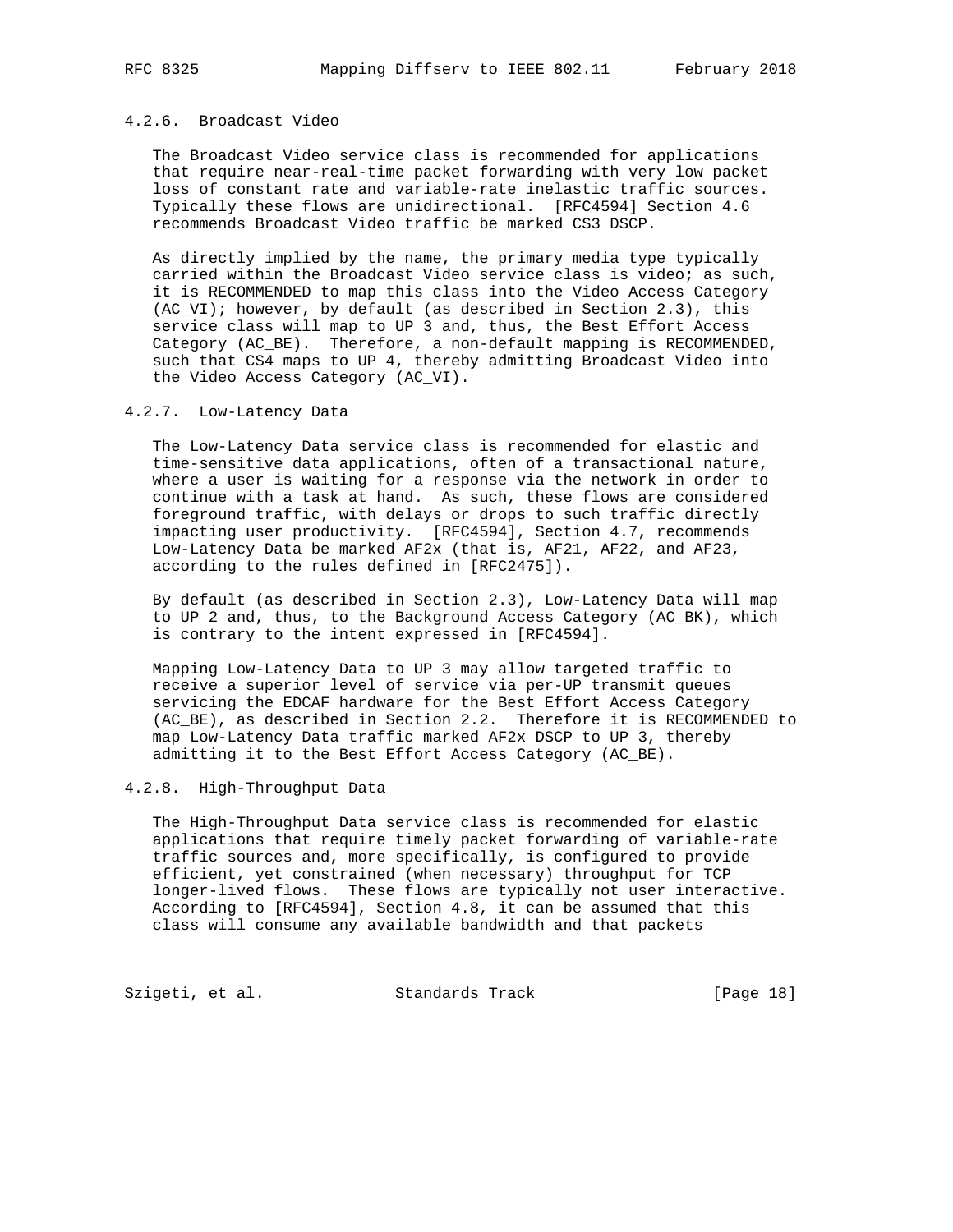traversing congested links may experience higher queuing delays or packet loss. It is also assumed that this traffic is elastic and responds dynamically to packet loss. [RFC4594], Section 4.8, recommends High-Throughput Data be marked AF1x (that is, AF11, AF12, and AF13, according to the rules defined in [RFC2475]).

 By default (as described in Section 2.3), High-Throughput Data will map to UP 1 and, thus, to the Background Access Category (AC\_BK), which is contrary to the intent expressed in [RFC4594].

 Unfortunately, there really is no corresponding fit for the High- Throughput Data service class within the constrained 4 Access Category [IEEE.802.11-2016] model. If the High-Throughput Data service class is assigned to the Best Effort Access Category (AC\_BE), then it would contend with Low-Latency Data (while [RFC4594] recommends a distinction in servicing between these service classes) as well as with the default service class; alternatively, if it is assigned to the Background Access Category (AC\_BK), then it would receive a less-then-best-effort service and contend with Low-Priority Data (as discussed in Section 4.2.10).

 As such, since there is no directly corresponding fit for the High- Throughout Data service class within the [IEEE.802.11-2016] model, it is generally RECOMMENDED to map High-Throughput Data to UP 0, thereby admitting it to the Best Effort Access Category (AC\_BE).

# 4.2.9. Standard

 The Standard service class is recommended for traffic that has not been classified into one of the other supported forwarding service classes in the Diffserv network domain. This service class provides the Internet's "best-effort" forwarding behavior. [RFC4594], Section 4.9, states that the "Standard service class MUST use the Default Forwarding (DF) PHB".

 The Standard service class loosely corresponds to the [IEEE.802.11-2016] Best Effort Access Category (AC\_BE); therefore, it is RECOMMENDED to map Standard service class traffic marked DF DSCP to UP 0, thereby admitting it to the Best Effort Access Category (AC\_BE). This happens to correspond to the default mapping (as described in Section 2.3).

Szigeti, et al. Standards Track [Page 19]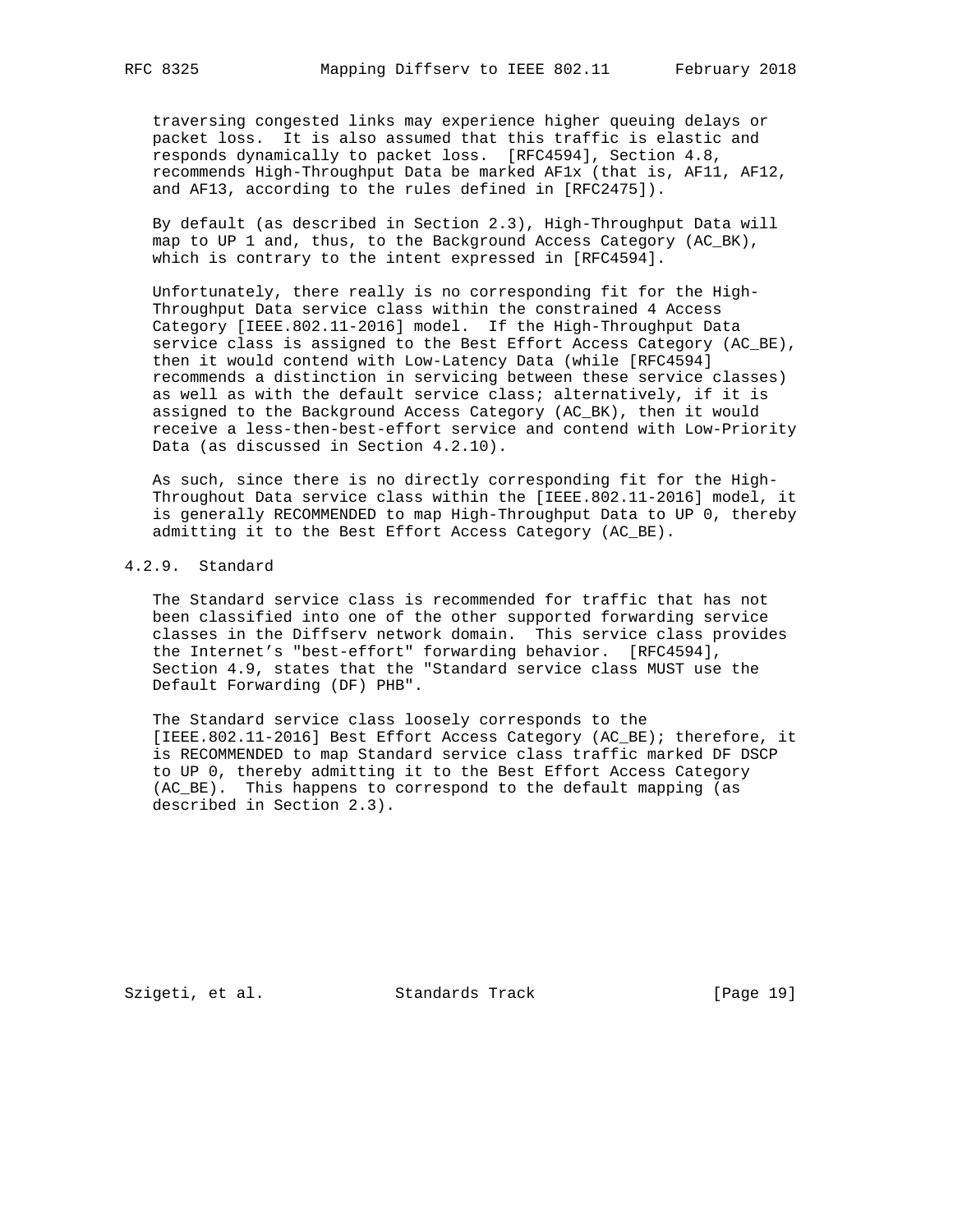### 4.2.10. Low-Priority Data

 The Low-Priority Data service class serves applications that the user is willing to accept without service assurances. This service class is specified in [RFC3662] and [LE-PHB].

 [RFC3662] and [RFC4594] both recommend Low-Priority Data be marked CS1 DSCP.

 Note: This marking recommendation may change in the future, as [LE-PHB] defines a Lower Effort (LE) PHB for Low-Priority Data traffic and recommends an additional DSCP for this traffic.

 The Low-Priority Data service class loosely corresponds to the [IEEE.802.11-2016] Background Access Category (AC\_BK); therefore, it is RECOMMENDED to map Low-Priority Data traffic marked CS1 DSCP to UP 1, thereby admitting it to the Background Access Category (AC\_BK). This happens to correspond to the default mapping (as described in Section 2.3).

#### 4.3. Summary of Recommendations for DSCP-to-UP Mapping

 Figure 1 summarizes the [RFC4594] DSCP marking recommendations mapped to [IEEE.802.11-2016] UP and Access Categories applied in the downstream direction (i.e., from wired-to-wireless networks).

| IETF Diffserv<br>Service Class                  | PHB | Reference<br>RFC |    | IEEE 802.11<br>User Priority   Access Category                            |
|-------------------------------------------------|-----|------------------|----|---------------------------------------------------------------------------|
| Network Control<br>(reserved for<br>future use) | CS7 | RFC 2474         | 0R | AC VO (Voice)<br>AC BE (Best Effort)<br>See Security Considerations-Sec.8 |
| Network Control                                 | CS6 | RFC 2474         | 0R | AC VO (Voice)<br>AC BE (Best Effort)<br>See Security Considerations       |
| Telephony                                       | EF. | RFC 3246         | 6  | AC VO (Voice)                                                             |
| VOICE-ADMIT                                     | VA  | RFC 5865         | 6  | AC VO (Voice)                                                             |
| Signaling                                       | CS5 | RFC 2474         | 5  | AC VI (Video)                                                             |

Szigeti, et al. Standards Track [Page 20]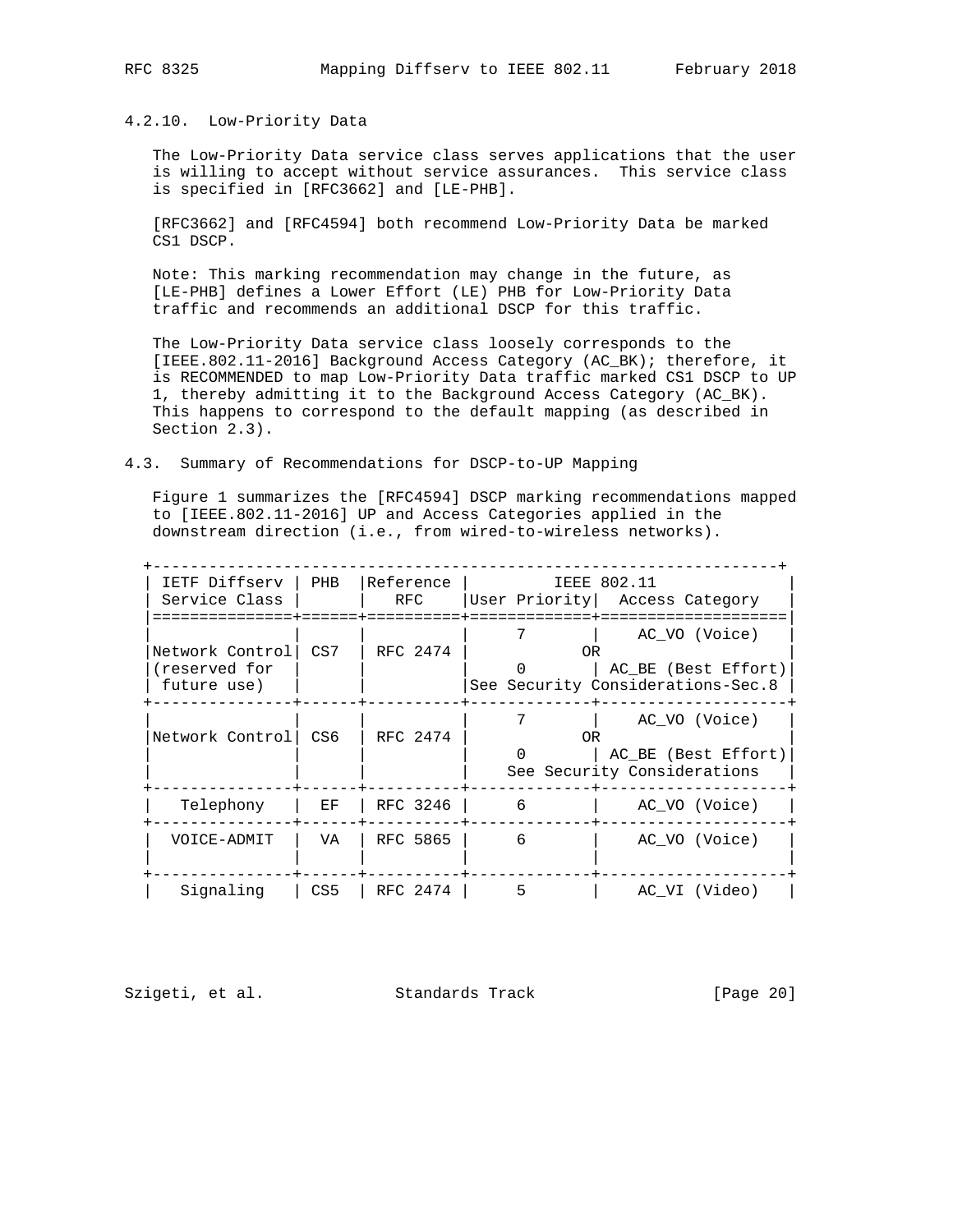| Multimedia<br>Conferencing  | AF41<br>AF42<br>AF43 | RFC 2597 | 4              | AC_VI (Video)       |
|-----------------------------|----------------------|----------|----------------|---------------------|
| Real-Time<br>Interactive    | CS4                  | RFC 2474 | $\overline{4}$ | AC VI (Video)       |
| Multimedia<br>Streaming     | AF31<br>AF32<br>AF33 | RFC 2597 | 4              | AC_VI (Video)       |
| Broadcast Video   CS3       |                      | RFC 2474 | $\overline{4}$ | AC_VI (Video)       |
| $Low-$<br>Latency<br>Data   | AF21<br>AF22<br>AF23 | RFC 2597 | 3              | AC_BE (Best Effort) |
| OAM                         | CS2                  | RFC 2474 | $\Omega$       | AC_BE (Best Effort) |
| High-<br>Throughput<br>Data | AF11<br>AF12<br>AF13 | RFC 2597 | <sup>0</sup>   | AC_BE (Best Effort) |
| Standard                    | DF                   | RFC 2474 | $\Omega$       | AC_BE (Best Effort) |
|                             |                      |          |                |                     |

 Note: All unused codepoints are RECOMMENDED to be mapped to UP 0 (See Security Considerations below)

 | Low-Priority | CS1 | RFC 3662 | 1 | AC\_BK (Background) | | Data | | | | | +--------------------------------------------------------------------+

 Figure 1: Summary of Mapping Recommendations from Downstream DSCP to IEEE 802.11 UP and AC

5. Recommendations for Upstream Mapping and Marking

 In the upstream direction (i.e., wireless-to-wired), there are three types of mapping that may be implemented:

- o DSCP-to-UP mapping within the wireless client operating system, and
- o UP-to-DSCP mapping at the wireless AP, or
- o DSCP-Passthrough at the wireless AP (effectively a 1:1 DSCP-to- DSCP mapping)

| Szigeti, et al. | Standards Track | [Page 21] |
|-----------------|-----------------|-----------|
|-----------------|-----------------|-----------|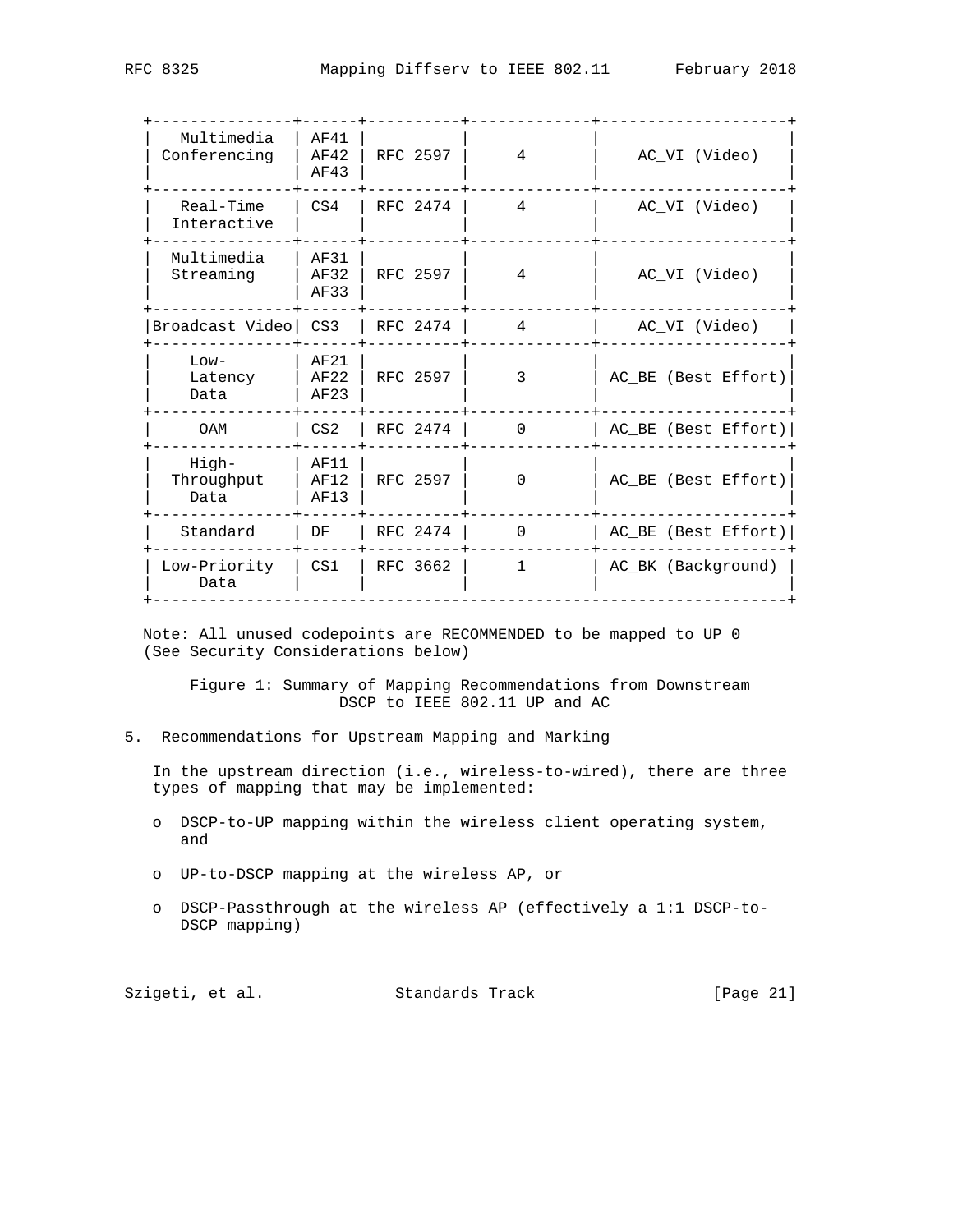As an alternative to the latter two options, the network administrator MAY choose to use the wireless-to-wired edge as a Diffserv boundary and explicitly set (or reset) DSCP markings according to administrative policy, thus making the wireless edge a Diffserv policy enforcement point; this approach is RECOMMENDED whenever the APs support the required classification and marking capabilities.

Each of these options will now be considered.

5.1. Upstream DSCP-to-UP Mapping within the Wireless Client Operating System

 Some operating systems on wireless client devices utilize a similar default DSCP-to-UP mapping scheme as that described in Section 2.3. As such, this can lead to the same conflicts as described in that section, but in the upstream direction.

 Therefore, to improve on these default mappings, and to achieve parity and consistency with downstream QoS, it is RECOMMENDED that wireless client operating systems instead utilize the same DSCP-to-UP mapping recommendations presented in Section 4. Note that it is explicitly stated that packets requesting a marking of CS6 or CS7 DSCP SHOULD be mapped to UP 0 (and not to UP 7). Furthermore, in such cases, the wireless client operating system SHOULD re-mark such packets to DSCP 0. This is because CS6 and CS7 DSCP, as well as UP 7 markings, are intended for network control protocols, and these SHOULD NOT be sourced from wireless client endpoint devices. This recommendation is detailed in the Security Considerations section (Section 8).

5.2. Upstream UP-to-DSCP Mapping at the Wireless AP

 UP-to-DSCP mapping generates a DSCP value for the IP packet (either an unencapsulated IP packet or an IP packet encapsulated within a tunneling protocol such as Control and Provisioning of Wireless Access Points (CAPWAP) -- and destined towards a wireless LAN controller for decapsulation and forwarding) from the Layer 2 [IEEE.802.11-2016] UP marking. This is typically done in the manner described in Section 2.4.

 It should be noted that any explicit re-marking policy to be performed on such a packet generally takes place at the nearest classification and marking policy enforcement point, which may be:

o At the wireless AP, and/or

Szigeti, et al. Standards Track [Page 22]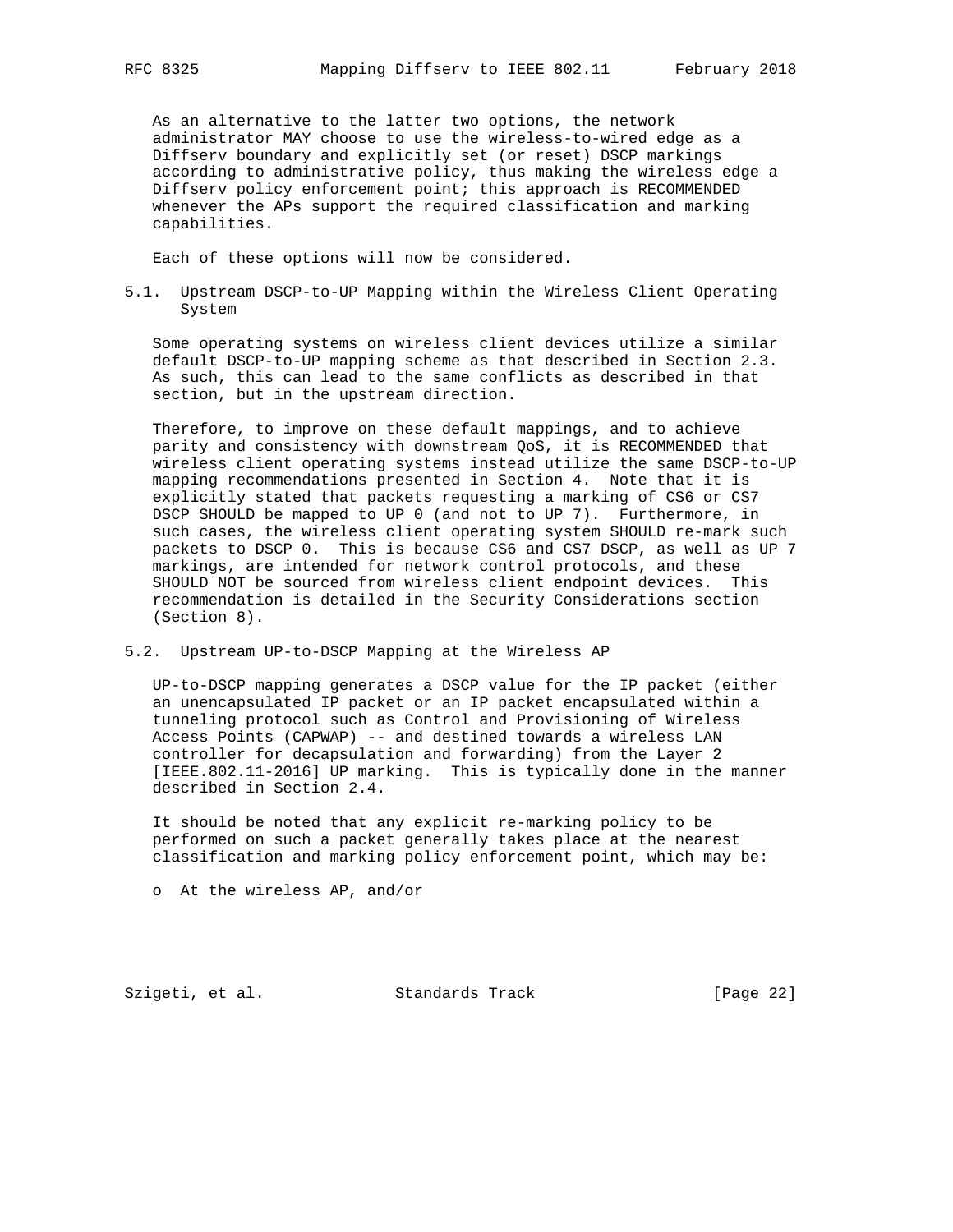- o At the wired network switch port, and/or
- o At the wireless LAN controller

 Note: Multiple classification and marking policy enforcement points may exist, as some devices have the capability to re-mark at only Layer 2 or Layer 3, while other devices can re-mark at either/both layers.

 As such, UP-to-DSCP mapping allows for wireless L2 markings to affect the QoS treatment of a packet over the wired IP network (that is, until the packet reaches the nearest classification and marking policy enforcement point).

 It should be further noted that nowhere in the [IEEE.802.11-2016] specification is there an intent expressed for UP markings to be used to influence QoS treatment over wired IP networks. Furthermore, [RFC2474], [RFC2475], and [RFC8100] all allow for the host to set DSCP markings for end-to-end QoS treatment over IP networks. Therefore, wireless APs MUST NOT leverage Layer 2 [IEEE.802.11-2016] UP markings as set by wireless hosts and subsequently perform a UP-to-DSCP mapping in the upstream direction. But rather, if wireless host markings are to be leveraged (as per business requirements, technical constraints, and administrative policies), then it is RECOMMENDED to pass through the Layer 3 DSCP markings set by these wireless hosts instead, as is discussed in the next section.

5.3. Upstream DSCP-Passthrough at the Wireless AP

 It is generally NOT RECOMMENDED to pass through DSCP markings from unauthenticated and unauthorized devices, as these are typically considered untrusted sources.

 When business requirements and/or technical constraints and/or administrative policies require QoS markings to be passed through at the wireless edge, then it is RECOMMENDED to pass through Layer 3 DSCP markings (over Layer 2 [IEEE.802.11-2016] UP markings) in the upstream direction, with the exception of CS6 and CS7 (as will be discussed further), for the following reasons:

- o [RFC2474], [RFC2475], and [RFC8100] all allow for hosts to set DSCP markings to achieve an end-to-end differentiated service
- o [IEEE.802.11-2016] does not specify that UP markings are to be used to affect QoS treatment over wired IP networks

Szigeti, et al. Standards Track [Page 23]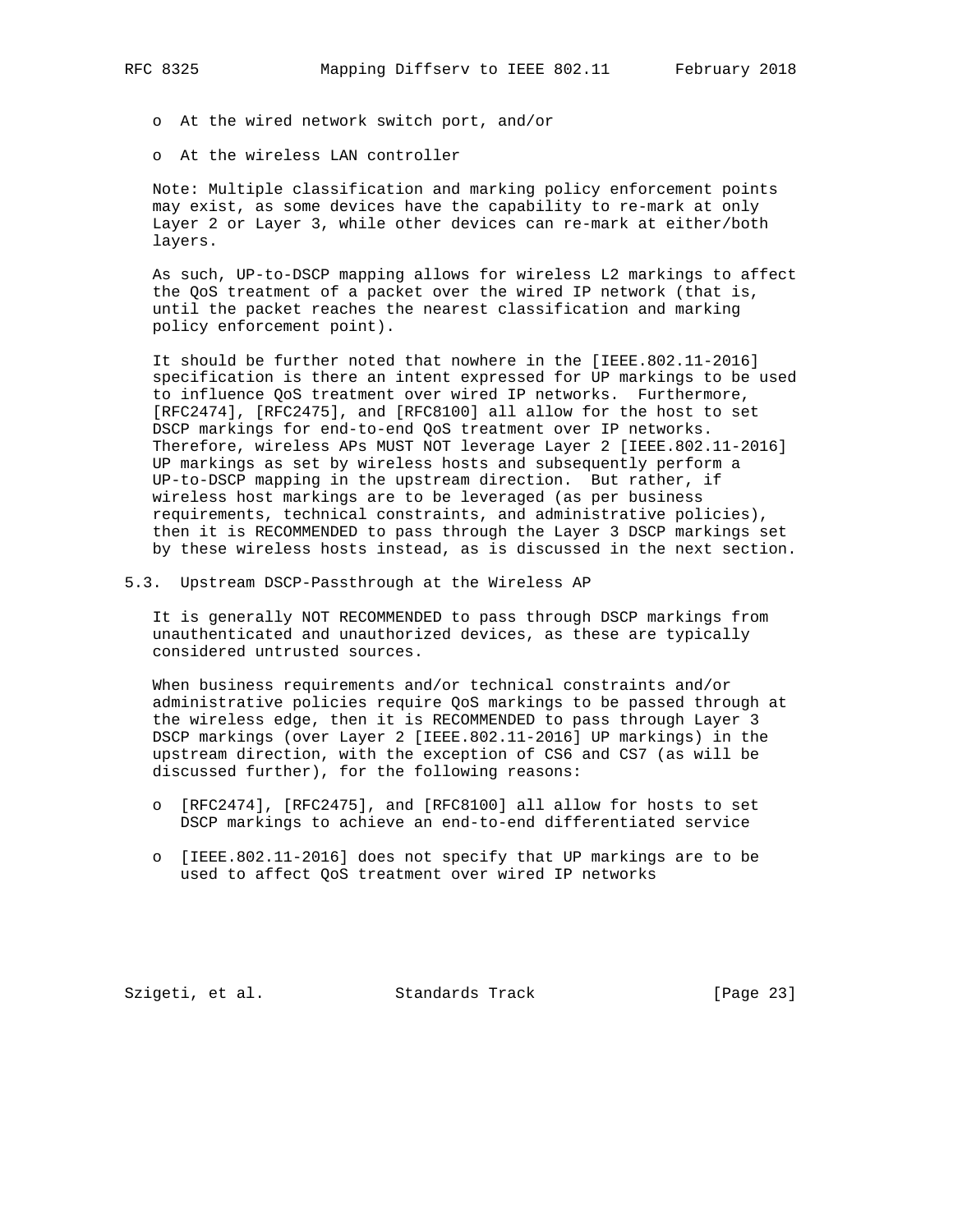- o Most present wireless device operating systems generate UP values by the same method as described in Section 2.3 (i.e., by using the 3 MSBs of the encapsulated 6-bit DSCP); then, at the AP, these 3-bit markings are converted back into DSCP values, typically in the default manner described in Section 2.4; as such, information is lost in the translation from a 6-bit marking to a 3-bit marking (which is then subsequently translated back to a 6-bit marking); passing through the original (encapsulated) DSCP marking prevents such loss of information
- o A practical implementation benefit is also realized by passing through the DSCP set by wireless client devices, as enabling applications to mark DSCP is much more prevalent and accessible to programmers of applications running on wireless device platforms, vis-a-vis trying to explicitly set UP values, which requires special hooks into the wireless device operating system and/or hardware device drivers, many of which do not support such functionality

 CS6 and CS7 are exceptions to this passthrough recommendation because wireless hosts SHOULD NOT use them (see Section 5.1) and traffic with those two markings poses a threat to operation of the wired network (see Section 8.2). CS6 and CS7 SHOULD NOT be passed through to the wired network in the upstream direction unless the AP has been specifically configured to do that by a network administrator or operator.

5.4. Upstream DSCP Marking at the Wireless AP

 An alternative option to mapping is for the administrator to treat the wireless edge as the edge of the Diffserv domain and explicitly set (or reset) DSCP markings in the upstream direction according to administrative policy. This option is RECOMMENDED over mapping, as this typically is the most secure solution because the network administrator directly enforces the Diffserv policy across the IP network (versus an application developer and/or the developer of the operating system of the wireless endpoint device, who may be functioning completely independently of the network administrator).

6. Overview of IEEE 802.11 QoS

 QoS is enabled on wireless networks by means of the Hybrid Coordination Function (HCF). To give better context to the enhancements in HCF that enable QoS, it may be helpful to begin with a review of the original Distributed Coordination Function (DCF).

Szigeti, et al. Standards Track [Page 24]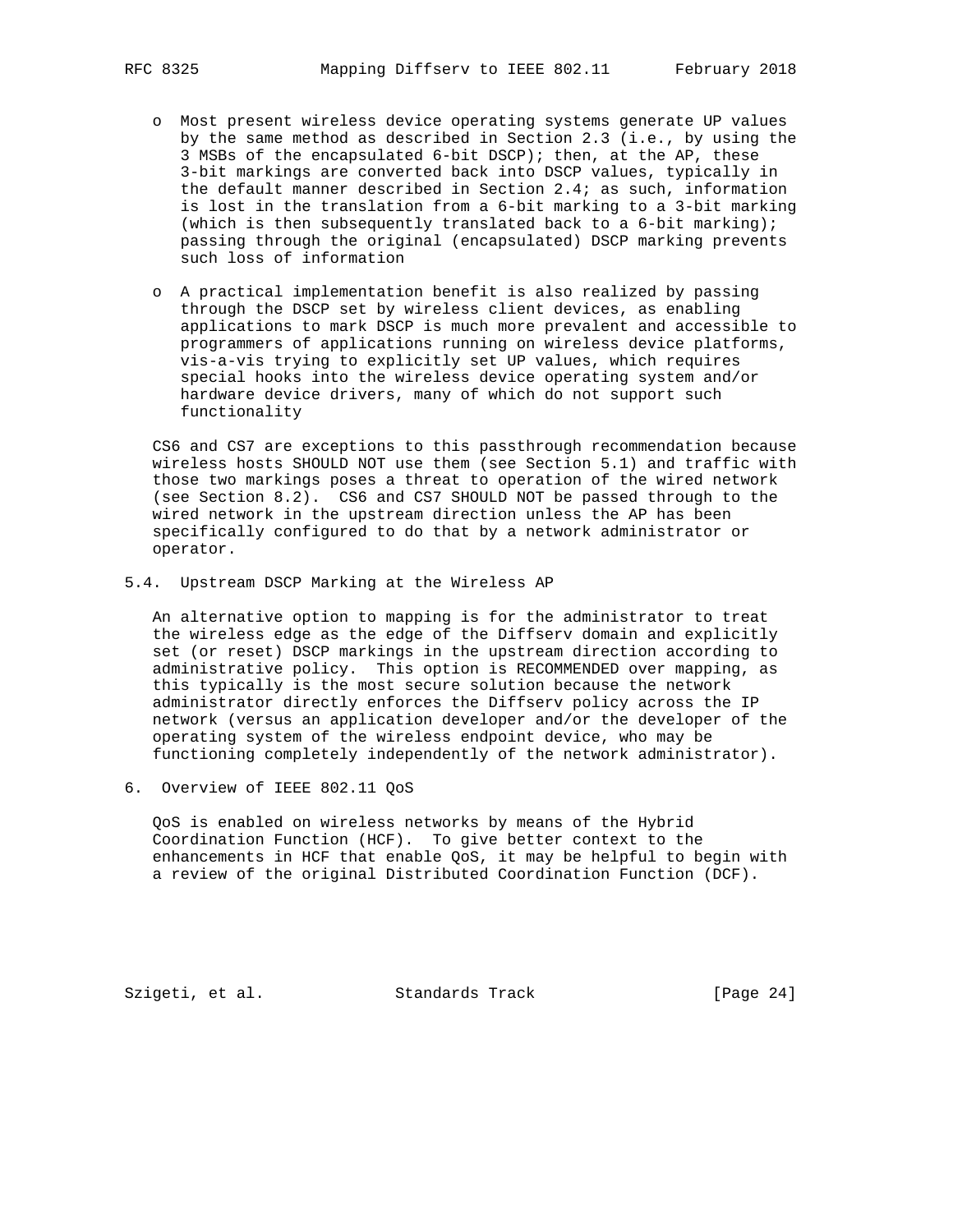# 6.1. Distributed Coordination Function (DCF)

 As has been noted, the Wi-Fi medium is a shared medium, with each station -- including the wireless AP -- contending for the medium on equal terms. As such, it shares the same challenge as any other shared medium in requiring a mechanism to prevent (or avoid) collisions, which can occur when two (or more) stations attempt simultaneous transmission.

 The IEEE Ethernet Working Group solved this challenge by implementing a Carrier Sense Multiple Access/Collision Detection (CSMA/CD) mechanism that could detect collisions over the shared physical cable (as collisions could be detected as reflected energy pulses over the physical wire). Once a collision was detected, then a predefined set of rules was invoked that required stations to back off and wait random periods of time before reattempting transmission. While CSMA/ CD improved the usage of Ethernet as a shared medium, it should be noted the ultimate solution to solving Ethernet collisions was the advance of switching technologies, which treated each Ethernet cable as a dedicated collision domain.

 However, unlike Ethernet (which uses physical cables), collisions cannot be directly detected over the wireless medium, as RF energy is radiated over the air and colliding bursts are not necessarily reflected back to the transmitting stations. Therefore, a different mechanism is required for this medium.

 As such, the IEEE modified the CSMA/CD mechanism to adapt it to wireless networks to provide Carrier Sense Multiple Access/Collision Avoidance (CSMA/CA). The original CSMA/CA mechanism used in IEEE 802.11 was the Distributed Coordination Function. DCF is a timer based system that leverages three key sets of timers, the slot time, interframe spaces and CWs.

# 6.1.1. Slot Time

 The slot time is the basic unit of time measure for both DCF and HCF, on which all other timers are based. The slot-time duration varies with the different generations of data rates and performances described by [IEEE.802.11-2016]. For example, [IEEE.802.11-2016] specifies the slot time to be 20 microseconds ([IEEE.802.11-2016], Table 15-5) for legacy implementations (such as IEEE 802.11b, supporting 1, 2, 5.5, and 11 Mbps data rates), while newer implementations (including IEEE 802.11g, 802.11a, 802.11n, and 802.11ac, supporting data rates from 6.5 Mbps to over 2 Gbps per spatial stream) define a shorter slot time of 9 microseconds ([IEEE.802.11-2016], Section 17.4.4, Table 17-21).

Szigeti, et al. Standards Track [Page 25]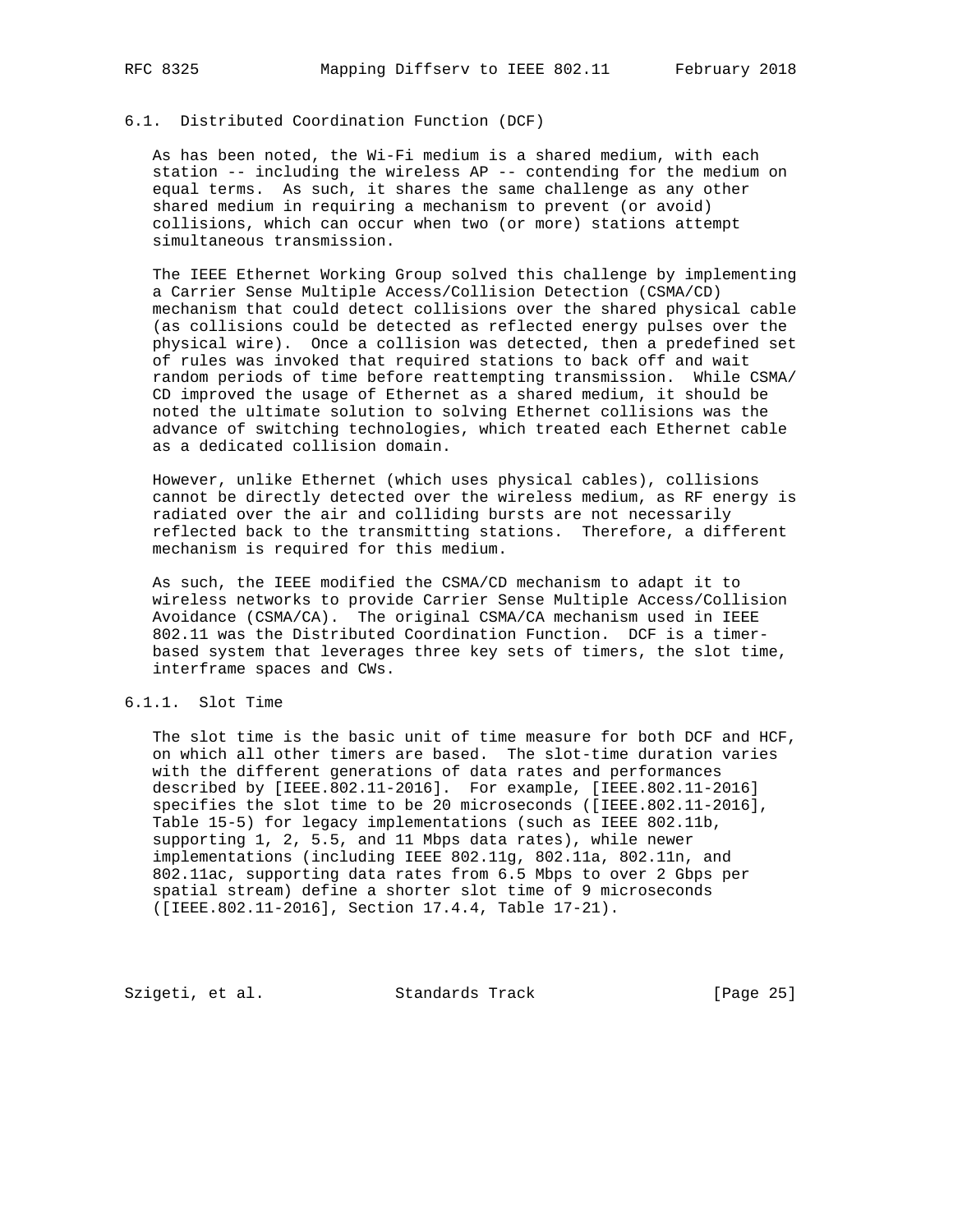#### 6.1.2. Interframe Space (IFS)

 The time interval between frames that are transmitted over the air is called the Interframe Space (IFS). Several IFSs are defined in [IEEE.802.11-2016], with the most relevant to DCF being the Short Interframe Space (SIFS), the DCF Interframe Space (DIFS), and the Extended Interframe Space (EIFS).

 The SIFS is the amount of time in microseconds required for a wireless interface to process a received RF signal and its associated frame (as specified in [IEEE.802.11-2016]) and to generate a response frame. Like slot times, the SIFS can vary according to the performance implementation of [IEEE.802.11-2016]. The SIFS for IEEE 802.11a, 802.11n, and 802.11ac (in 5 GHz) is 16 microseconds ([IEEE.802.11-2016], Section 17.4.4, Table 17-21).

 Additionally, a station must sense the status of the wireless medium before transmitting. If it finds that the medium is continuously idle for the duration of a DIFS, then it is permitted to attempt transmission of a frame (after waiting an additional random backoff period, as will be discussed in the next section). If the channel is found busy during the DIFS interval, the station must defer its transmission until the medium is found to be idle for the duration of a DIFS interval. The DIFS is calculated as:

 $DIFS = SIFS + (2 * Slot time)$ 

 However, if all stations waited only a fixed amount of time before attempting transmission, then collisions would be frequent. To offset this, each station must wait, not only a fixed amount of time (the DIFS), but also a random amount of time (the random backoff) prior to transmission. The range of the generated random backoff timer is bounded by the CW.

6.1.3. Contention Window (CW)

 Contention windows bound the range of the generated random backoff timer that each station must wait (in addition to the DIFS) before attempting transmission. The initial range is set between 0 and the CW minimum value (CWmin), inclusive. The CWmin for DCF (in 5 GHz) is specified as 15 slot times ([IEEE.802.11-2016], Section 17.4.4, Table 17-21).

 However, it is possible that two (or more) stations happen to pick the exact same random value within this range. If this happens, then a collision may occur. At this point, the stations effectively begin the process again, waiting a DIFS and generate a new random backoff value. However, a key difference is that for this subsequent

Szigeti, et al. Standards Track [Page 26]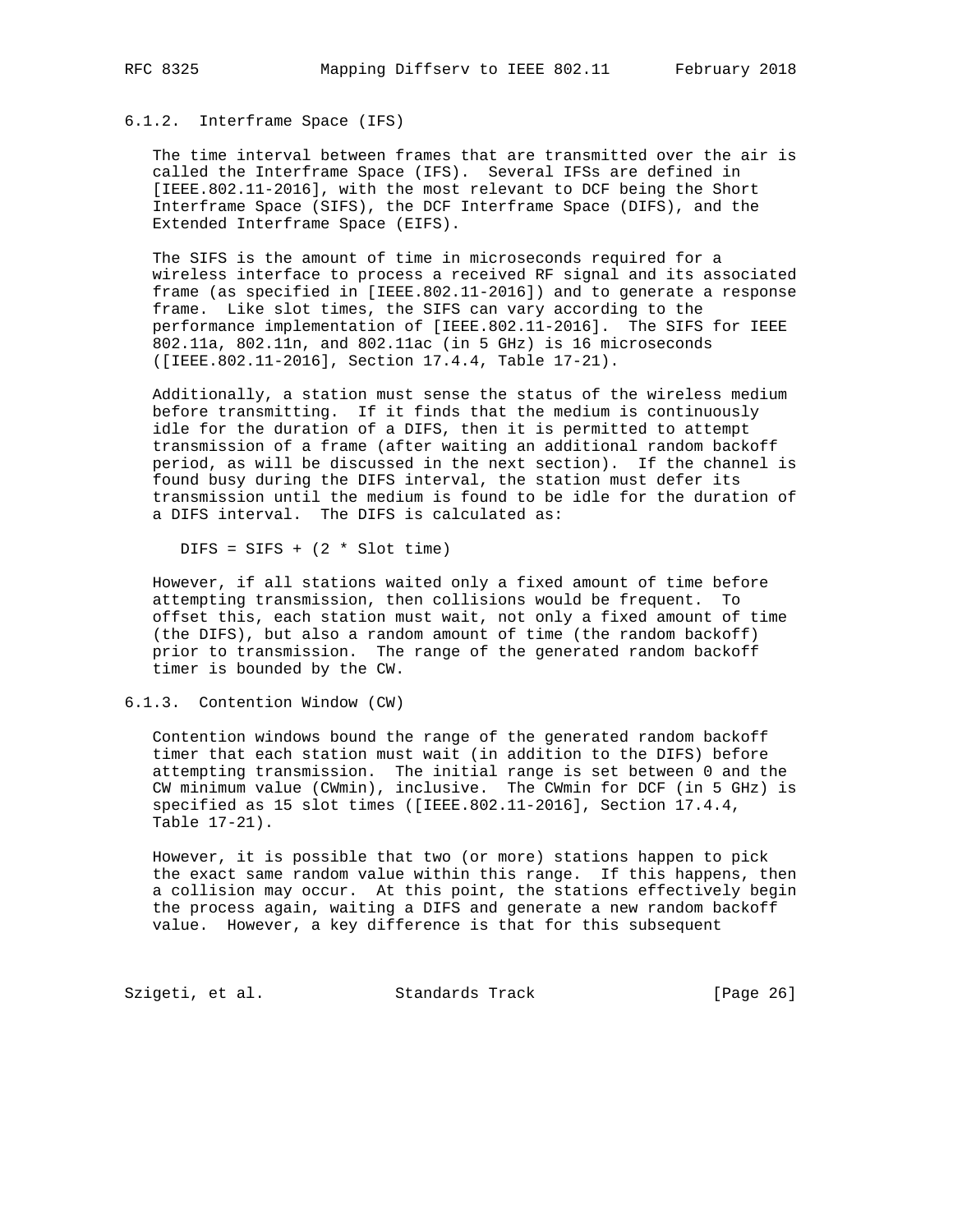attempt, the CW approximately doubles in size (thus, exponentially increasing the range of the random value). This process repeats as often as necessary if collisions continue to occur, until the maximum CW size (CWmax) is reached. The CWmax for DCF is specified as 1023 slot times ([IEEE.802.11-2016], Section 17.4.4, Table 17-21).

 At this point, transmission attempts may still continue (until some other predefined limit is reached), but the CW sizes are fixed at the CWmax value.

 Incidentally it may be observed that a significant amount of jitter can be introduced by this contention process for wireless transmission access. For example, the incremental transmission delay of 1023 slot times (CWmax) using 9-microsecond slot times may be as high as 9 ms of jitter per attempt. And, as previously noted, multiple attempts can be made at CWmax.

6.2. Hybrid Coordination Function (HCF)

Therefore, as can be seen from the preceding description of DCF, there is no preferential treatment of one station over another when contending for the shared wireless media; nor is there any preferential treatment of one type of traffic over another during the same contention process. To support the latter requirement, the IEEE enhanced DCF in 2005 to support QoS, specifying HCF in IEEE 802.11, which was integrated into the main IEEE 802.11 standard in 2007.

6.2.1. User Priority (UP)

 One of the key changes to the frame format in [IEEE.802.11-2016] is the inclusion of a QoS Control field, with 3 bits dedicated for QoS markings. These bits are referred to the User Priority (UP) bits and these support eight distinct marking values: 0-7, inclusive.

 While such markings allow for frame differentiation, these alone do not directly affect over-the-air treatment. Rather, it is the non-configurable and standard-specified mapping of UP markings to the Access Categories (ACs) from [IEEE.802.11-2016] that generate differentiated treatment over wireless media.

Szigeti, et al. Standards Track [Page 27]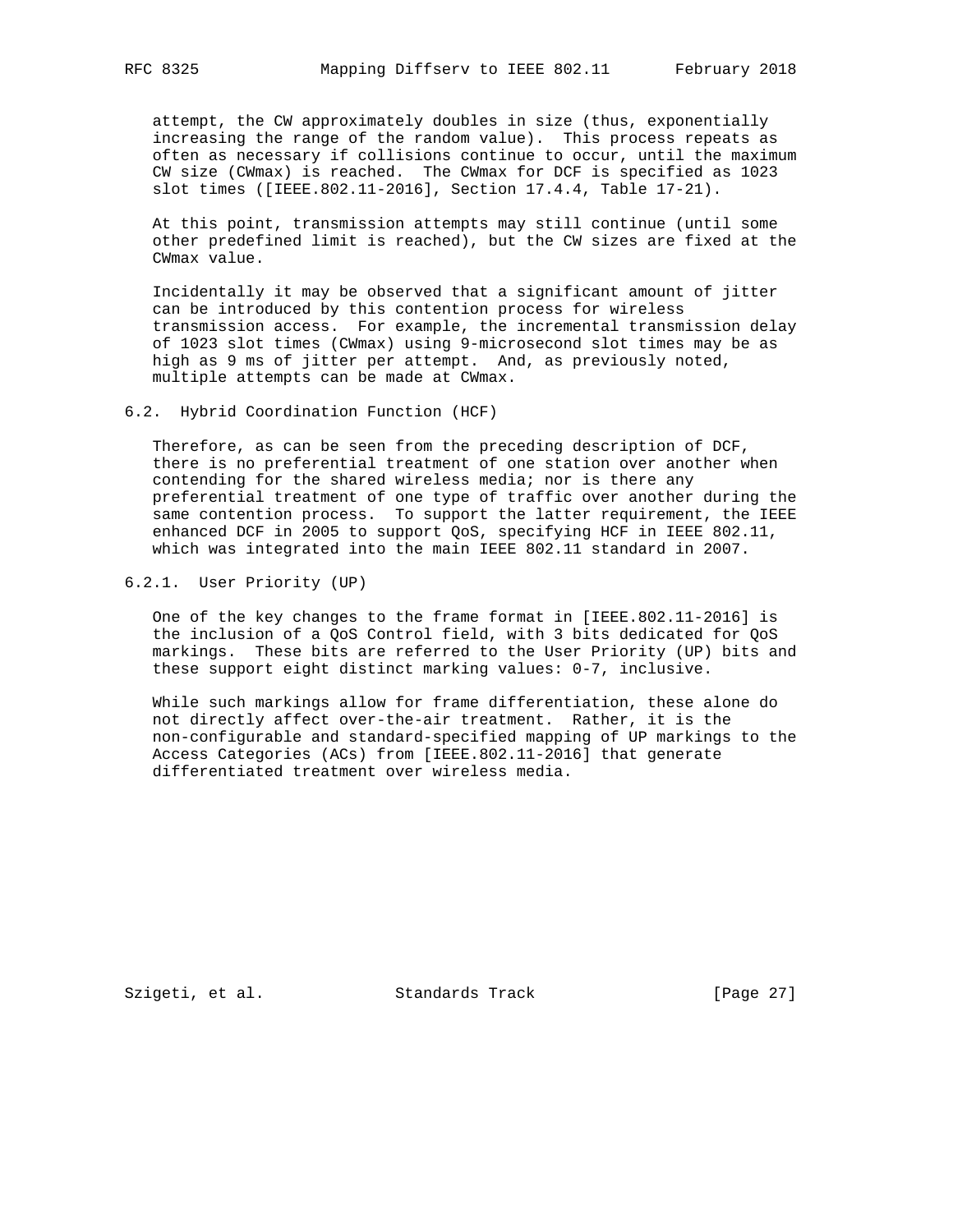#### 6.2.2. Access Category (AC)

 Pairs of UP values are mapped to four defined access categories that correspondingly specify different treatments of frames over the air. These access categories (in order of relative priority from the top down) and their corresponding UP mappings are shown in Figure 2 (adapted from [IEEE.802.11-2016], Section 10.2.4.2, Table 10-1).

| User<br>Priority | Access<br>Category | Designative<br>(informative) |
|------------------|--------------------|------------------------------|
| 7                | AC VO              | Voice                        |
| 6                | AC VO              | Voice                        |
| 5                | AC VI              | Video                        |
| 4                | AC VI              | Video                        |
| 3                | AC BE              | Best Effort                  |
| $\Omega$         | AC BE              | Best Effort                  |
| 2                | AC BK              | Background                   |
| 1                | AC BK              | Background                   |
|                  |                    |                              |

 Figure 2: Mappings between IEEE 802.11 Access Categories and User Priority

 The manner in which these four access categories achieve differentiated service over-the-air is primarily by tuning the fixed and random timers that stations have to wait before sending their respective types of traffic, as will be discussed next.

Szigeti, et al. Standards Track [Page 28]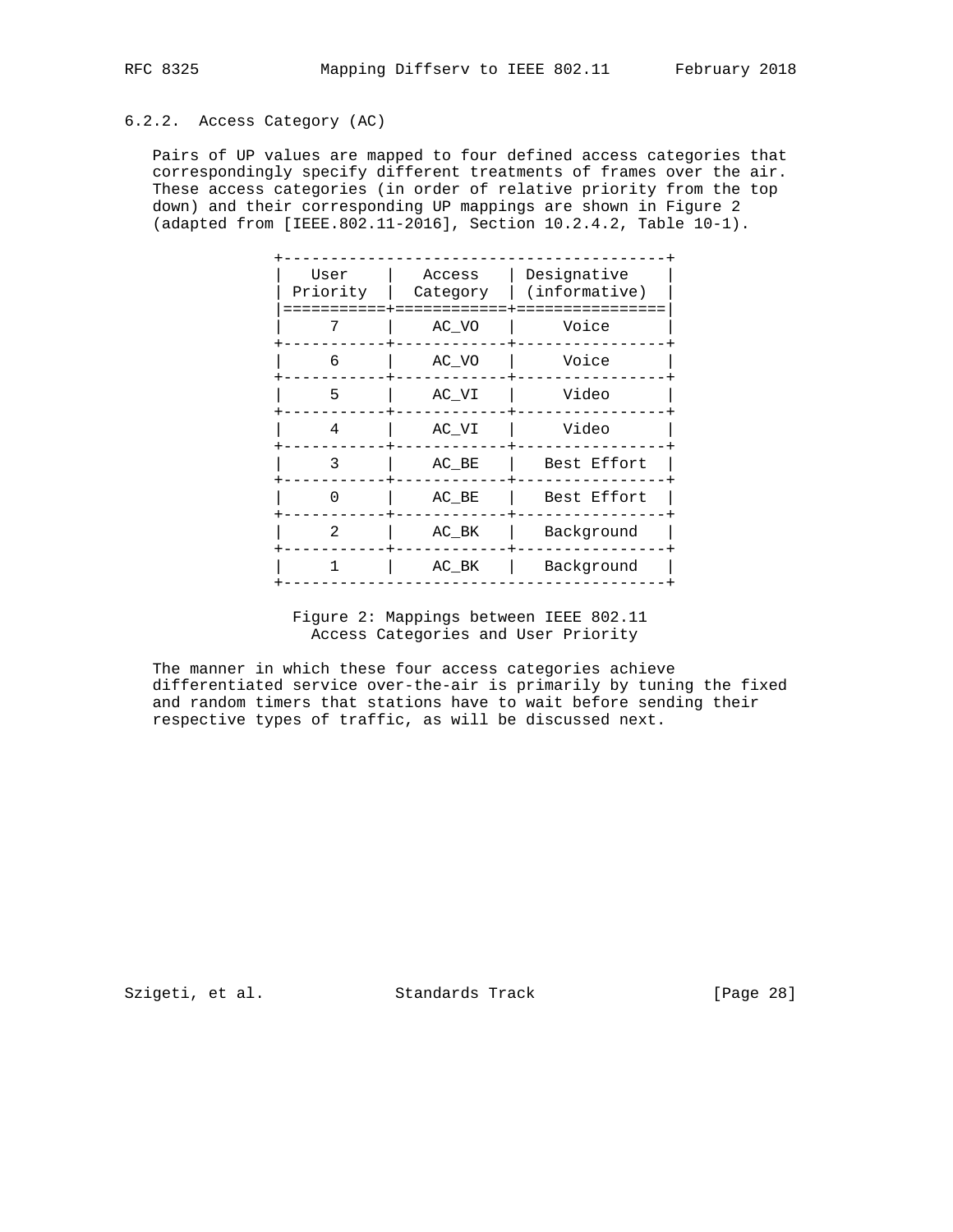# 6.2.3. Arbitration Interframe Space (AIFS)

 As previously mentioned, each station must wait a fixed amount of time to ensure the medium is idle before attempting transmission. With DCF, the DIFS is constant for all types of traffic. However, with [IEEE.802.11-2016], the fixed amount of time that a station has to wait will depend on the access category and is referred to as an Arbitration Interframe Space (AIFS). AIFSs are defined in slot times and the AIFSs per access category are shown in Figure 3 (adapted from [IEEE.802.11-2016], Section 9.4.2.29, Table 9-137).

| Access<br>Category | Designative<br>(informative) | AIFS<br>(slot times) |
|--------------------|------------------------------|----------------------|
| AC VO              | Voice                        |                      |
| AC VI              | Video                        |                      |
| AC BE              | Best Effort                  |                      |
| AC BK              | Background                   |                      |

Figure 3: Arbitration Interframe Spaces by Access Category

#### 6.2.4. Access Category CWs

 Not only is the fixed amount of time that a station has to wait skewed according to its [IEEE.802.11-2016] access category, but so are the relative sizes of the CWs that bound the random backoff timers, as shown in Figure 4 (adapted from [IEEE.802.11-2016], Section 9.4.2.29, Table 9-137).

| Access<br>Category | Designative<br>(informative) | CWmin<br>$ (slot \times)   (slot \times)$ | CWmax |
|--------------------|------------------------------|-------------------------------------------|-------|
| AC VO              | Voice                        |                                           |       |
| AC VI              | Video                        |                                           | 15    |
| AC BE              | Best Effort                  | 15                                        | 1023  |
| AC BK              | Background                   | 15                                        | 1023  |

Figure 4: CW Sizes by Access Category

Szigeti, et al. Standards Track [Page 29]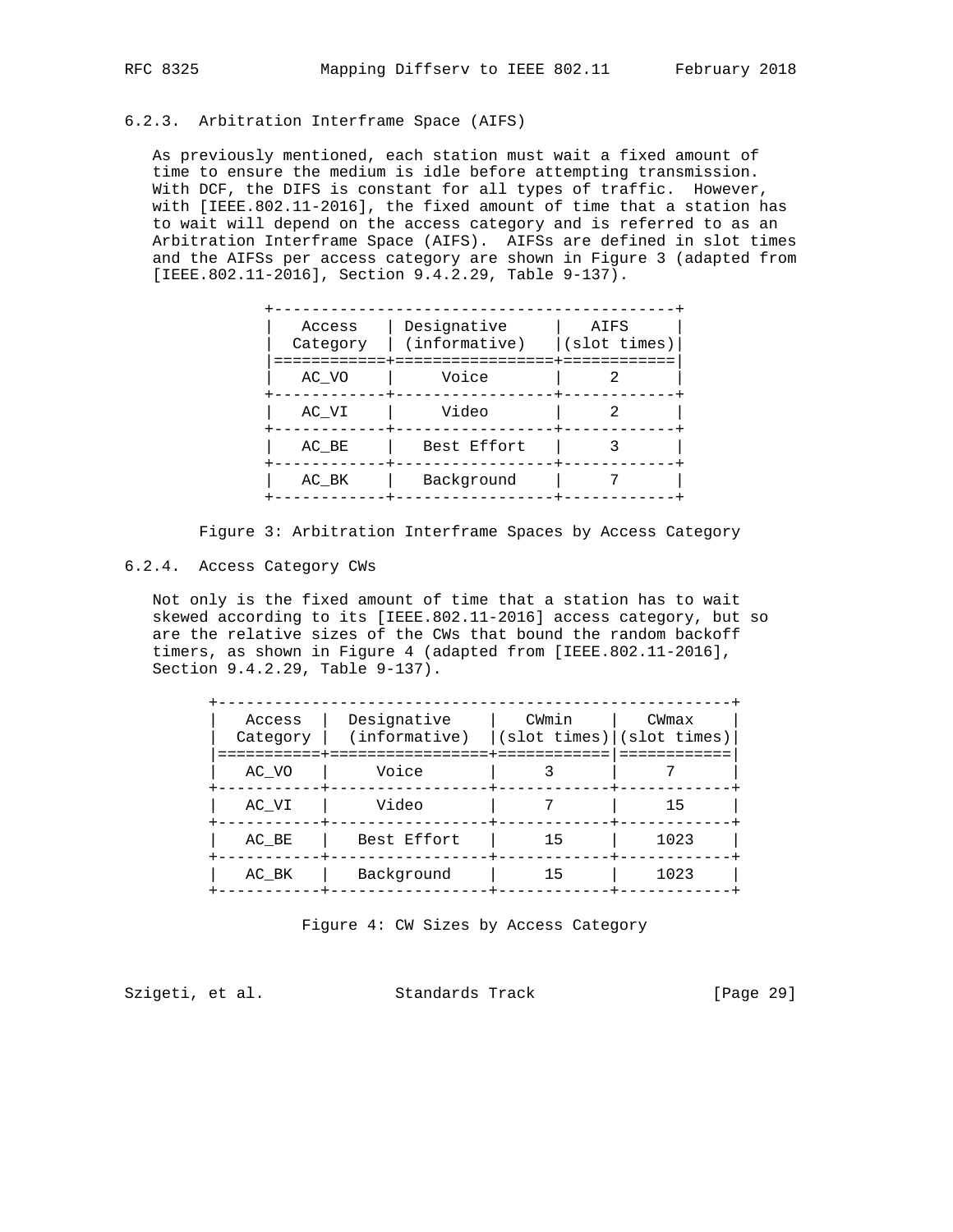When the fixed and randomly generated timers are added together on a per-access-category basis, then traffic assigned to the Voice Access Category (i.e., traffic marked to UP 6 or 7) will receive a statistically superior service relative to traffic assigned to the Video Access Category (i.e., traffic marked UP 5 and 4), which, in turn, will receive a statistically superior service relative to traffic assigned to the Best Effort Access Category traffic (i.e., traffic marked UP 3 and 0), which finally will receive a statistically superior service relative to traffic assigned to the Background Access Category traffic (i.e., traffic marked to UP 2 and 1).

#### 6.3. IEEE 802.11u QoS Map Set

 IEEE 802.11u [IEEE.802-11u-2011] is an addendum that has now been included within the main standard ([IEEE.802.11-2016]), and which includes, among other enhancements, a mechanism by which wireless APs can communicate DSCP to/from UP mappings that have been configured on the wired IP network. Specifically, a QoS Map Set information element (described in [IEEE.802.11-2016], Section 9.4.2.95, and commonly referred to as the "QoS Map element") is transmitted from an AP to a wireless endpoint device in an association / re-association Response frame (or within a special QoS Map Configure frame).

 The purpose of the QoS Map element is to provide the mapping of higher-layer QoS constructs (i.e., DSCP) to User Priorities. One intended effect of receiving such a map is for the wireless endpoint device (that supports this function and is administratively configured to enable it) to perform corresponding DSCP-to-UP mapping within the device (i.e., between applications and the operating system / wireless network interface hardware drivers) to align with what the APs are mapping in the downstream direction, so as to achieve consistent end-to-end QoS in both directions.

The QoS Map element includes two key components:

- 1) each of the eight UP values (0-7) is associated with a range of DSCP values, and
- 2) (up to 21) exceptions from these range-based DSCP to/from UP mapping associations may be optionally and explicitly specified.

Szigeti, et al. Standards Track [Page 30]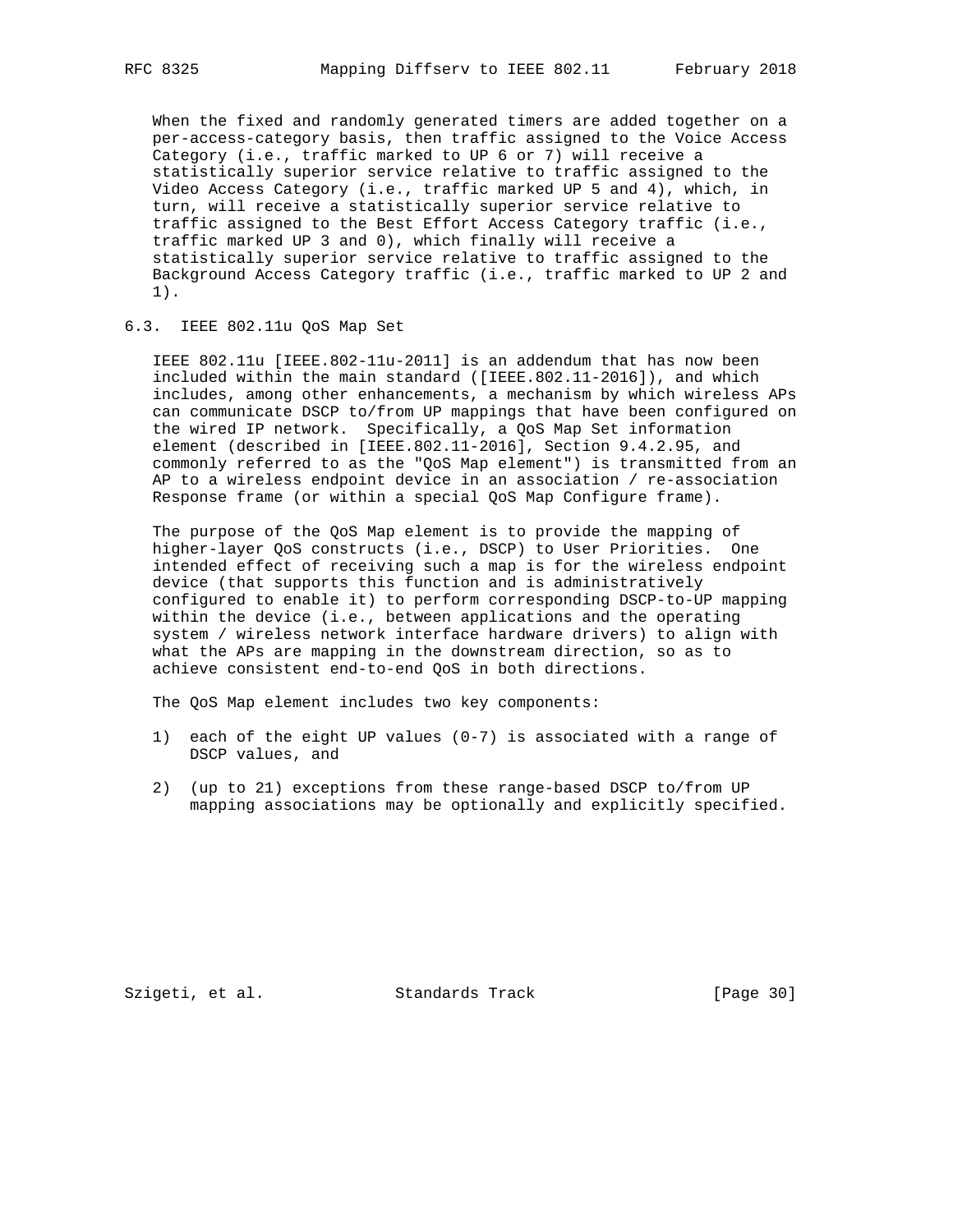In line with the recommendations put forward in this document, the following recommendations apply when the QoS Map element is enabled:

- 1) each of the eight UP values (0-7) are RECOMMENDED to be mapped to DSCP 0 (as a baseline, so as to meet the recommendation made in Section 8.2, and
- 2) (up to 21) exceptions from this baseline mapping are RECOMMENDED to be made in line with Section 4.3, to correspond to the Diffserv Codepoints that are in use over the IP network.

 It is important to note that the QoS Map element is intended to be transmitted from a wireless AP to a non-AP station. As such, the model where this element is used is that of a network where the AP is the edge of the Diffserv domain. Networks where the AP extends the Diffserv domain by connecting other APs and infrastructure devices through the IEEE 802.11 medium are not included in the cases covered by the presence of the QoS Map element, and therefore are not included in the present recommendation.

7. IANA Considerations

This document has no IANA actions.

8. Security Considerations

 The recommendations in this document concern widely deployed wired and wireless network functionality, and, for that reason, do not present additional security concerns that do not already exist in these networks. In fact, several of the recommendations made in this document serve to protect wired and wireless networks from potential abuse, as is discussed further in this section.

8.1. Security Recommendations for General QoS

 It may be possible for a wired or wireless device (which could be either a host or a network device) to mark packets (or map packet markings) in a manner that interferes with or degrades existing QoS policies. Such marking or mapping may be done intentionally or unintentionally by developers and/or users and/or administrators of such devices.

 To illustrate: A gaming application designed to run on a smartphone or tablet may request that all its packets be marked DSCP EF and/or UP 6. However, if the traffic from such an application is forwarded without change over a business network, then this could interfere with QoS policies intended to provide priority services for business voice applications.

Szigeti, et al. Standards Track [Page 31]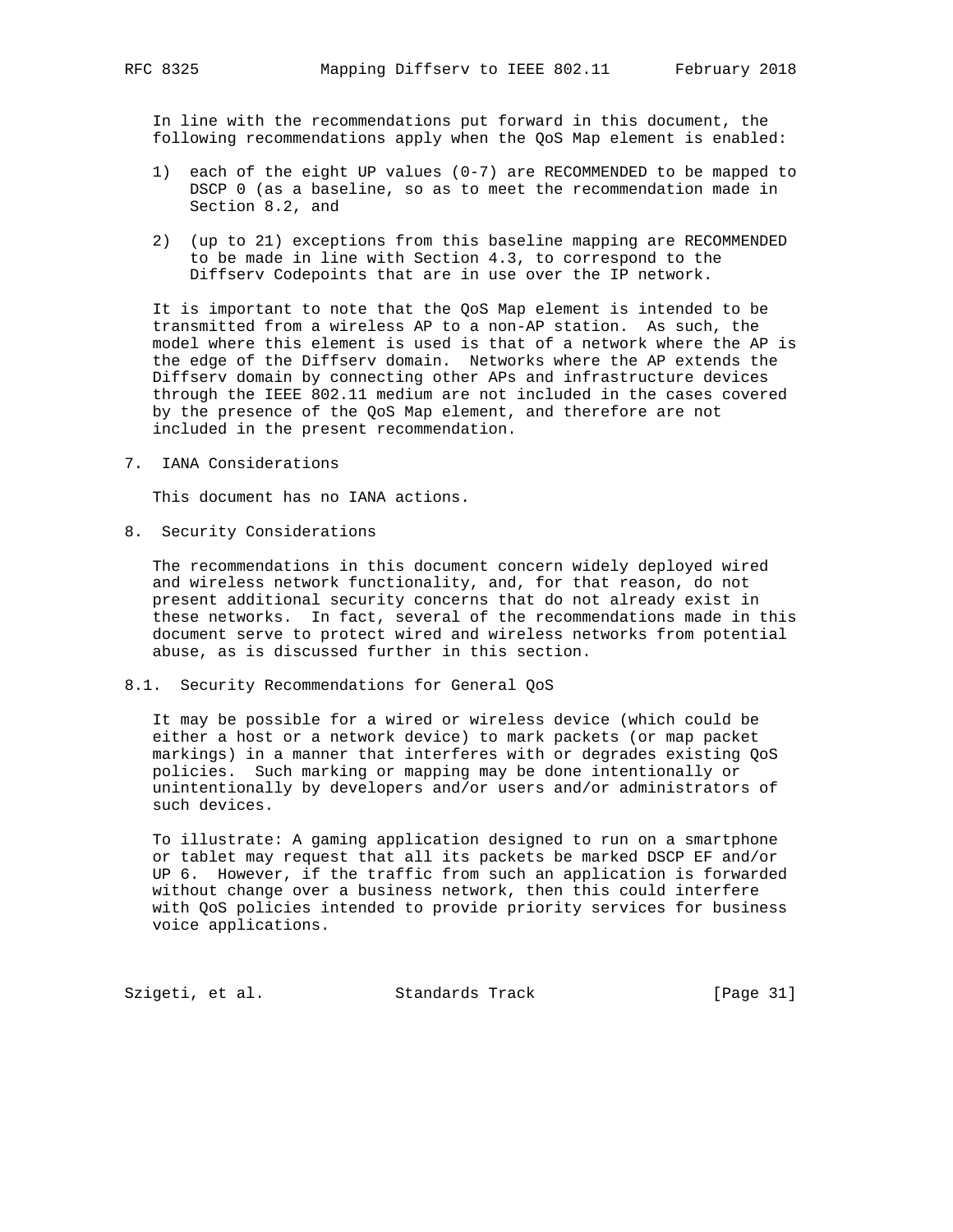To mitigate such scenarios, it is RECOMMENDED to implement general QoS security measures, including:

- o Setting a traffic conditioning policy reflective of business objectives and policy, such that traffic from authorized users and/or applications and/or endpoints will be accepted by the network; otherwise, packet markings will be "bleached" (i.e., re-marked to DSCP DF and/or UP 0). Additionally, Section 5.3 made it clear that it is generally NOT RECOMMENDED to pass through DSCP markings from unauthorized and/or unauthenticated devices, as these are typically considered untrusted sources. This is especially relevant for Internet of Things (IoT) deployments, where tens of billions of devices are being connected to IP networks with little or no security capabilities, leaving them vulnerable to be utilized as agents for DDoS attacks. These attacks can be amplified with preferential QoS treatments, should the packet markings of such devices be trusted.
- o Policing EF marked packet flows, as detailed in [RFC2474], Section 7, and [RFC3246], Section 3.

 In addition to these general QoS security recommendations, WLAN specific QoS security recommendations can serve to further mitigate attacks and potential network abuse.

8.2. Security Recommendations for WLAN QoS

 The wireless LAN presents a unique DoS attack vector, as endpoint devices contend for the shared media on a completely egalitarian basis with the network (as represented by the AP). This means that any wireless client could potentially monopolize the air by sending packets marked to preferred UP values (i.e., UP values 4-7) in the upstream direction. Similarly, airtime could be monopolized if excessive amounts of downstream traffic were marked/mapped to these same preferred UP values. As such, the ability to mark/map to these preferred UP values (of UP 4-7) should be controlled.

 If such marking/mapping were not controlled, then, for example, a malicious user could cause WLAN DoS by flooding traffic marked CS7 DSCP downstream. This codepoint would map by default (as described in Section 2.3) to UP 7 and would be assigned to the Voice Access Category (AC\_VO). Such a flood could cause Denial-of-Service to not only wireless voice applications, but also to all other traffic classes. Similarly, an uninformed application developer may request all traffic from his/her application be marked CS7 or CS6, thinking this would achieve the best overall servicing of their application traffic, while not realizing that such a marking (if honored by the client operating system) could cause not only WLAN DoS, but also IP

Szigeti, et al. Standards Track [Page 32]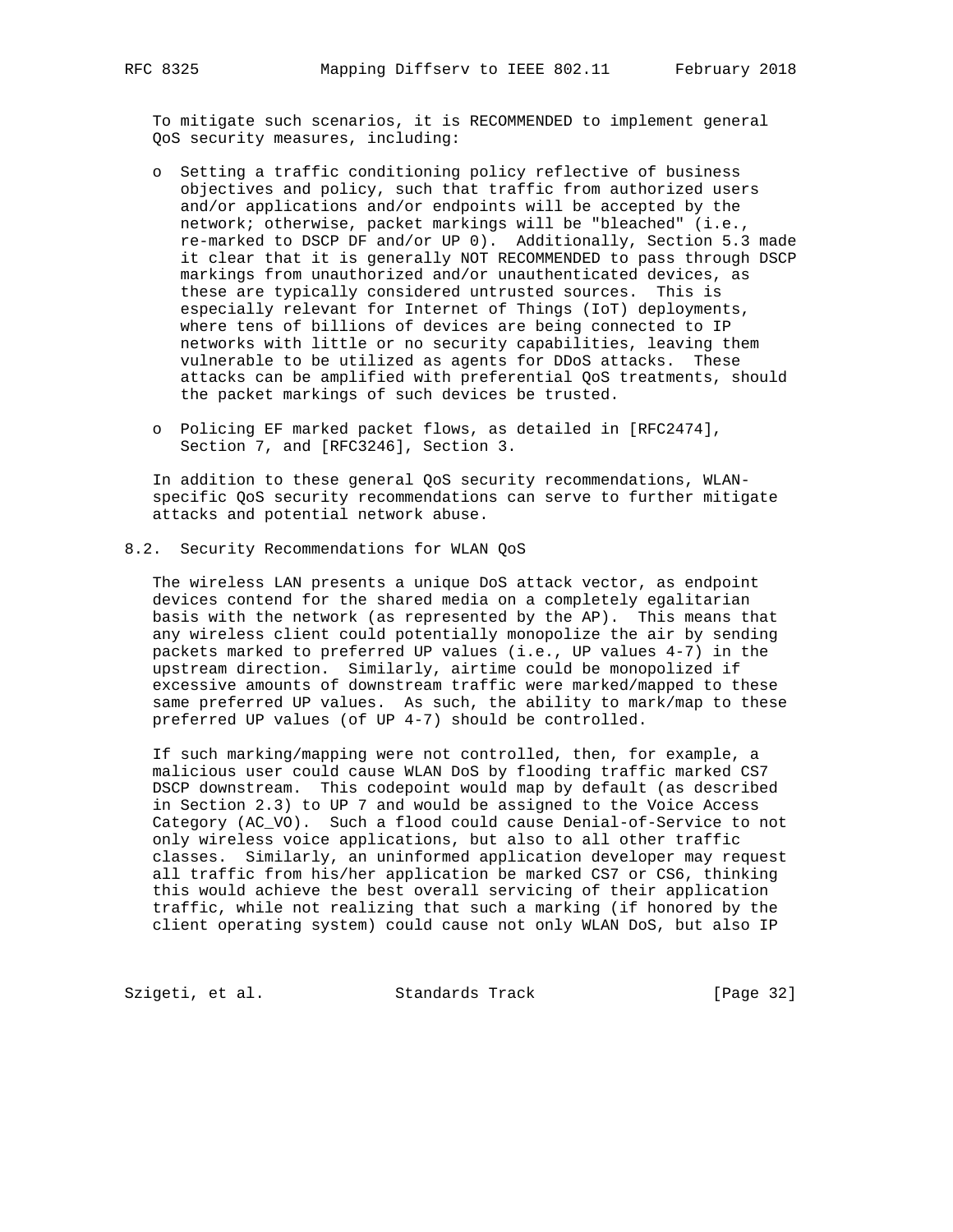network instability, as the traffic marked CS7 or CS6 finds its way into queues intended for servicing (relatively low-bandwidth) network control protocols, potentially starving legitimate network control protocols in the process.

 Therefore, to mitigate such an attack, it is RECOMMENDED that all packets marked to Diffserv Codepoints not authorized or explicitly provisioned for use over the wireless network by the network administrator be mapped to UP 0; this recommendation applies both at the AP (in the downstream direction) and within the operating system of the wireless endpoint device (in the upstream direction).

 Such a policy of mapping unused codepoints to UP 0 would also prevent an attack where non-standard codepoints were used to cause WLAN DoS. Consider the case where codepoints are mapped to UP values using a range function (e.g., DSCP values 48-55 all map to UP 6), then an attacker could flood packets marked, for example, to DSCP 49, in either the upstream or downstream direction over the WLAN, causing DoS to all other traffic classes in the process.

 In the majority of WLAN deployments, the AP represents not only the edge of the Diffserv domain, but also the edge of the network infrastructure itself; that is, only wireless client endpoint devices are downstream from the AP. In such a deployment model, CS6 and CS7 also fall into the category of codepoints that are not in use over the wireless LAN (since only wireless client endpoint devices are downstream from the AP in this model and these devices do not (legitimately) participate in network control protocol exchanges). As such, it is RECOMMENDED that CS6 and CS7 DSCP be mapped to UP 0 in these Wi-Fi-at-the-edge deployment models. Otherwise, it would be easy for a malicious application developer, or even an inadvertently poorly programmed IoT device, to cause WLAN DoS and even wired IP network instability by flooding traffic marked CS6 DSCP, which would, by default (as described in Section 2.3), be mapped to UP 6, causing all other traffic classes on the WLAN to be starved, as well as hijacking queues on the wired IP network that are intended for the servicing of routing protocols. To this point, it was also recommended in Section 5.1 that packets requesting a marking of CS6 or CS7 DSCP SHOULD be re-marked to DSCP 0 and mapped to UP 0 by the wireless client operating system.

 Finally, it should be noted that the recommendations put forward in this document are not intended to address all attack vectors leveraging QoS marking abuse. Mechanisms that may further help mitigate security risks of both wired and wireless networks deploying QoS include strong device- and/or user-authentication, access control, rate-limiting, control-plane policing, encryption, and other techniques; however, the implementation recommendations for such

Szigeti, et al. Standards Track [Page 33]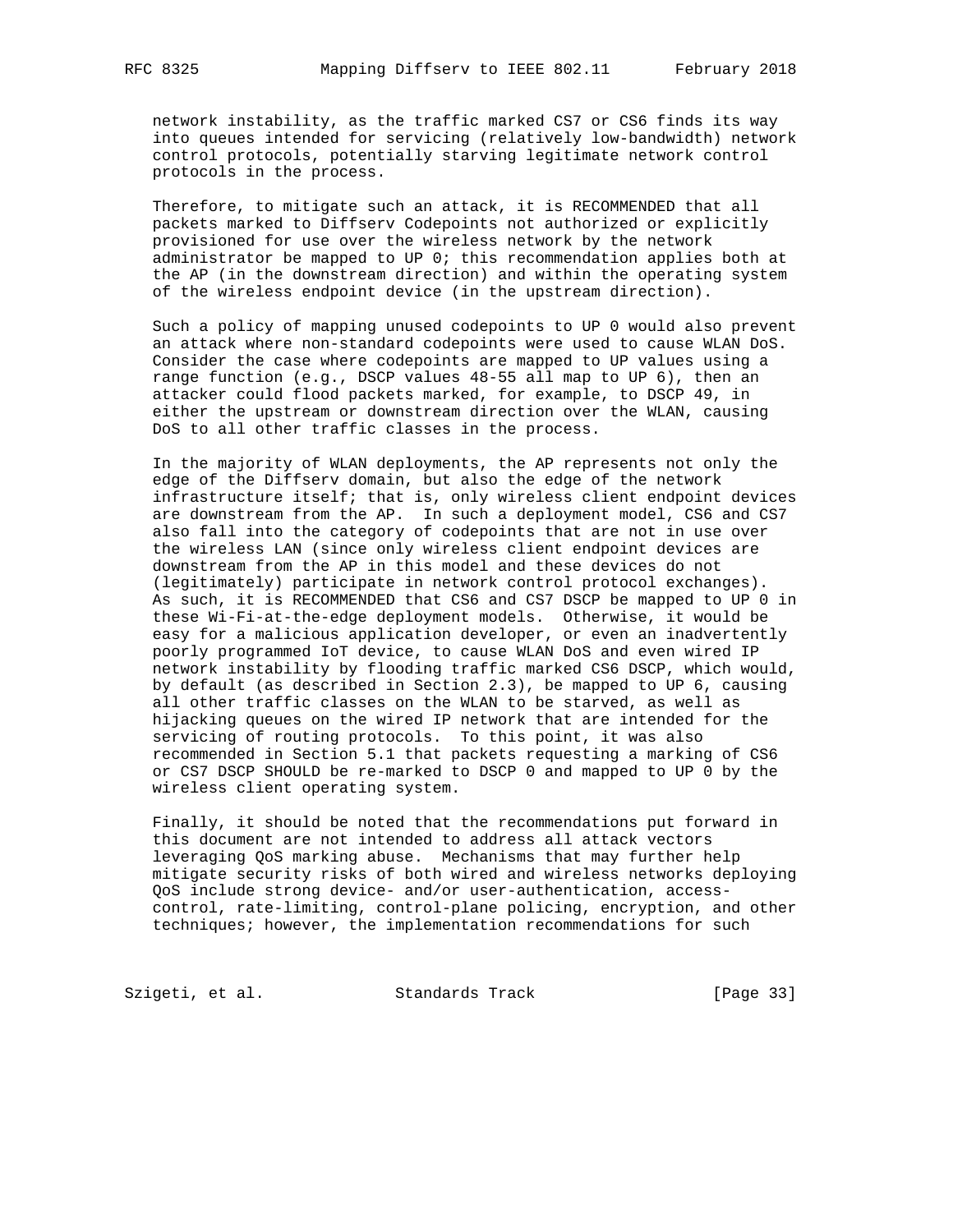mechanisms are beyond the scope of this document to address in detail. Suffice it to say that the security of the devices and networks implementing QoS, including QoS mapping between wired and wireless networks, merits consideration in actual deployments.

- 9. References
- 9.1. Normative References

[IEEE.802.11-2016]

 IEEE, "IEEE Standard for Information technology - Telecommunications and information exchange between systems - Local and metropolitan area networks - Specific requirements - Part 11: Wireless LAN Medium Access Control (MAC) and Physical Layer (PHY) Specifications", IEEE 802.11, DOI 10.1109/IEEESTD.2016.7786995, December 2016, <https://standards.ieee.org/findstds/ standard/802.11-2016.html>.

- [RFC2119] Bradner, S., "Key words for use in RFCs to Indicate Requirement Levels", BCP 14, RFC 2119, DOI 10.17487/RFC2119, March 1997, <https://www.rfc-editor.org/info/rfc2119>.
- [RFC2474] Nichols, K., Blake, S., Baker, F., and D. Black, "Definition of the Differentiated Services Field (DS Field) in the IPv4 and IPv6 Headers", RFC 2474, DOI 10.17487/RFC2474, December 1998, <https://www.rfc-editor.org/info/rfc2474>.
- [RFC2597] Heinanen, J., Baker, F., Weiss, W., and J. Wroclawski, "Assured Forwarding PHB Group", RFC 2597, DOI 10.17487/RFC2597, June 1999, <https://www.rfc-editor.org/info/rfc2597>.
- [RFC3168] Ramakrishnan, K., Floyd, S., and D. Black, "The Addition of Explicit Congestion Notification (ECN) to IP", RFC 3168, DOI 10.17487/RFC3168, September 2001, <https://www.rfc-editor.org/info/rfc3168>.
- [RFC3246] Davie, B., Charny, A., Bennet, J., Benson, K., Le Boudec, J., Courtney, W., Davari, S., Firoiu, V., and D. Stiliadis, "An Expedited Forwarding PHB (Per-Hop Behavior)", RFC 3246, DOI 10.17487/RFC3246, March 2002, <https://www.rfc-editor.org/info/rfc3246>.

Szigeti, et al. Standards Track [Page 34]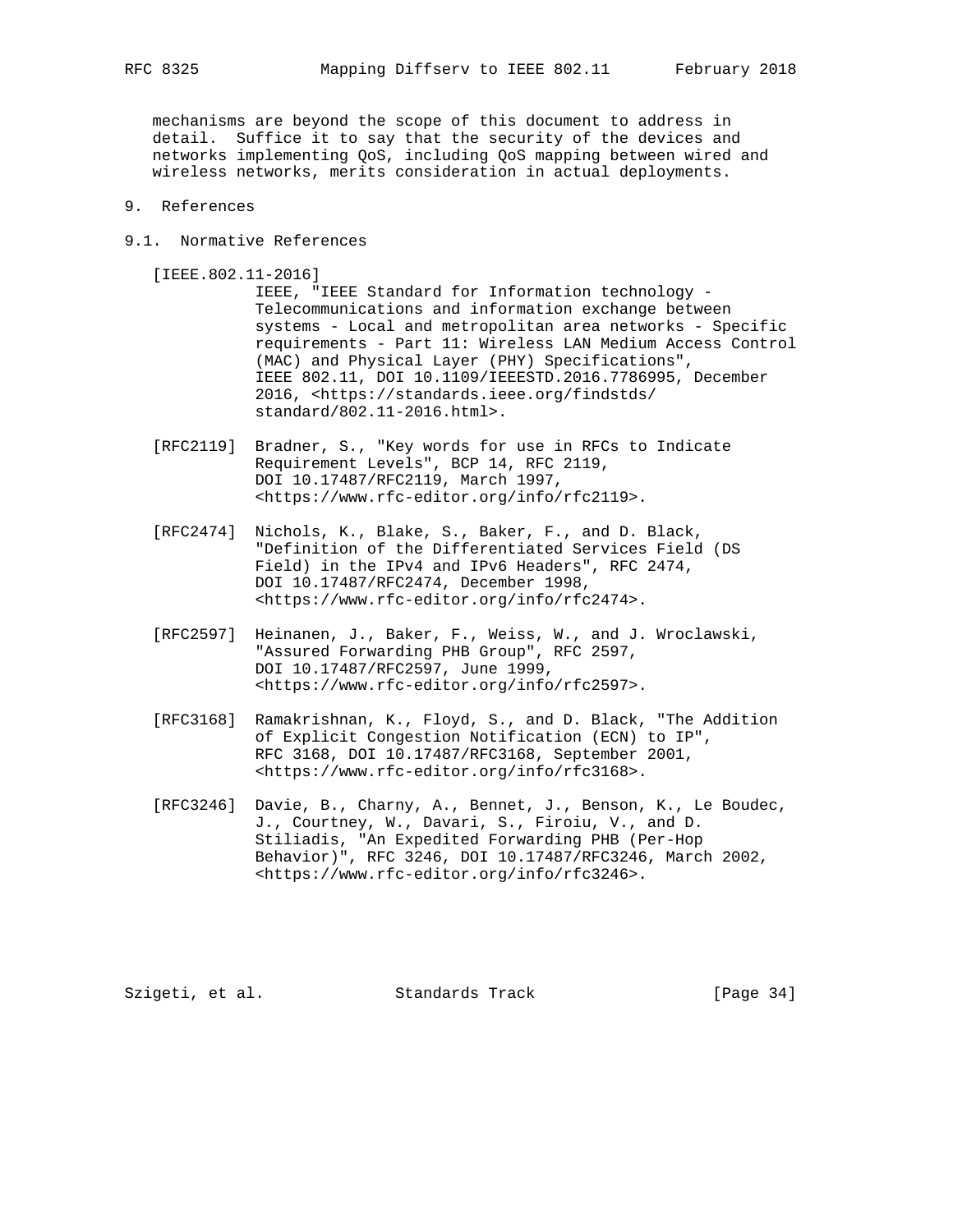- [RFC3662] Bless, R., Nichols, K., and K. Wehrle, "A Lower Effort Per-Domain Behavior (PDB) for Differentiated Services", RFC 3662, DOI 10.17487/RFC3662, December 2003, <https://www.rfc-editor.org/info/rfc3662>.
- [RFC4594] Babiarz, J., Chan, K., and F. Baker, "Configuration Guidelines for DiffServ Service Classes", RFC 4594, DOI 10.17487/RFC4594, August 2006, <https://www.rfc-editor.org/info/rfc4594>.
- [RFC5865] Baker, F., Polk, J., and M. Dolly, "A Differentiated Services Code Point (DSCP) for Capacity-Admitted Traffic", RFC 5865, DOI 10.17487/RFC5865, May 2010, <https://www.rfc-editor.org/info/rfc5865>.
- [RFC8174] Leiba, B., "Ambiguity of Uppercase vs Lowercase in RFC 2119 Key Words", BCP 14, RFC 8174, DOI 10.17487/RFC8174, May 2017, <https://www.rfc-editor.org/info/rfc8174>.
- 9.2. Informative References

[GSMA-IPX\_Guidelines]

 GSM Association, "Guidelines for IPX Provider networks (Previously Inter-Service Provider IP Backbone Guidelines) Version 11.0", Official Document IR.34, November 2014, <https://www.gsma.com/newsroom/wp-content/uploads/ IR.34-v11.0.pdf>.

[IEEE.802-11u-2011]

 IEEE, "IEEE Standard for Information technology - Telecommunications and information exchange between systems - Local and metropolitan area networks - Specific requirements - Part 11: Wireless LAN Medium Access Control (MAC) and Physical Layer (PHY) specifications: Amendment 9: Interworking with External Networks", IEEE 802.11, DO 10.1109/IEEESTD.2011.5721908, February 2011, <http://standards.ieee.org/getieee802/ download/802.11u-2011.pdf>.

- [LE-PHB] Bless, R., "A Lower Effort Per-Hop Behavior (LE PHB)", Work in Progress, draft-ietf-tsvwg-le-phb-02, June 2017.
- [RFC2475] Blake, S., Black, D., Carlson, M., Davies, E., Wang, Z., and W. Weiss, "An Architecture for Differentiated Services", RFC 2475, DOI 10.17487/RFC2475, December 1998, <https://www.rfc-editor.org/info/rfc2475>.

Szigeti, et al. Standards Track [Page 35]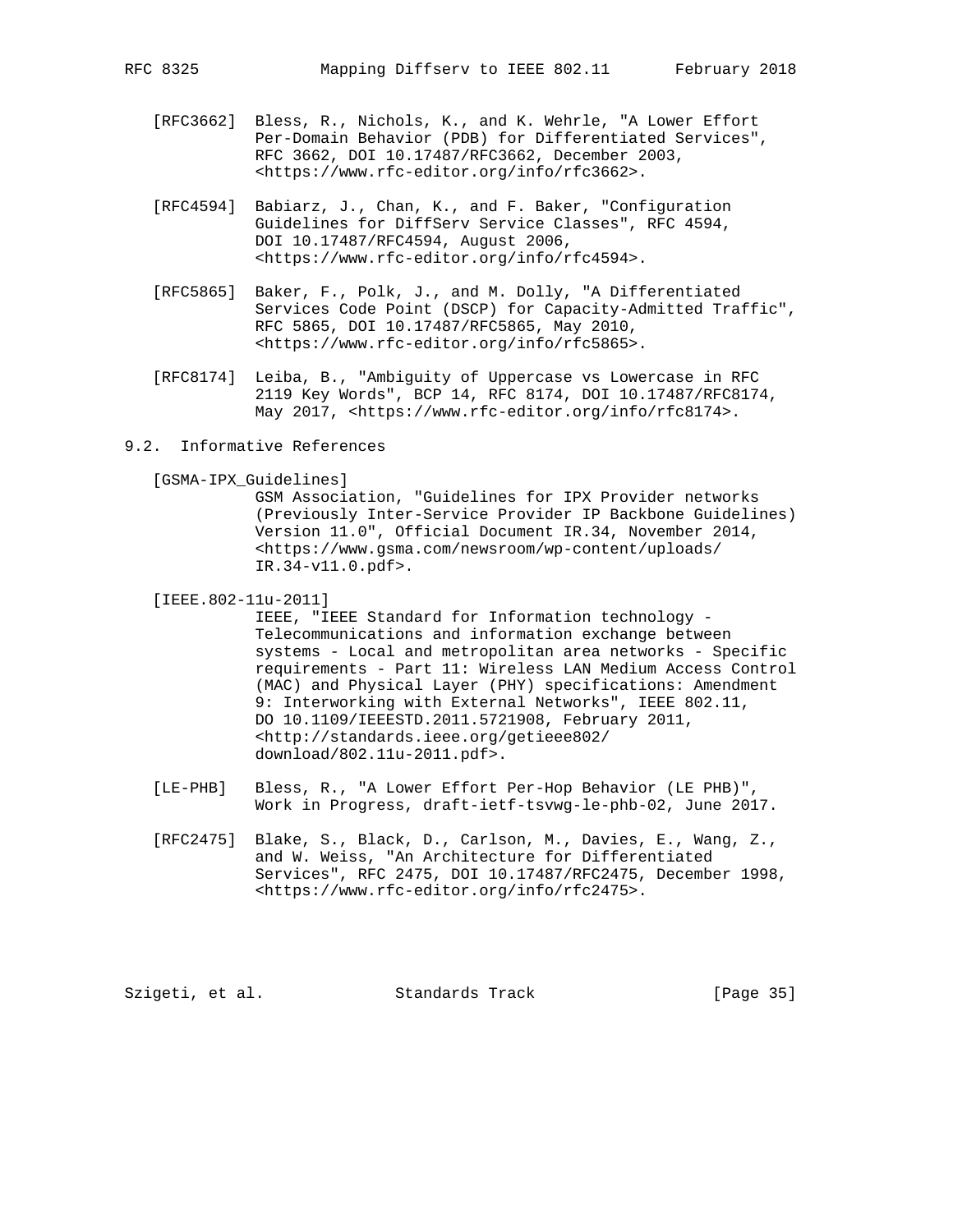- [RFC5127] Chan, K., Babiarz, J., and F. Baker, "Aggregation of Diffserv Service Classes", RFC 5127, DOI 10.17487/RFC5127, February 2008, <https://www.rfc-editor.org/info/rfc5127>.
- [RFC7561] Kaippallimalil, J., Pazhyannur, R., and P. Yegani, "Mapping Quality of Service (QoS) Procedures of Proxy Mobile IPv6 (PMIPv6) and WLAN", RFC 7561, DOI 10.17487/RFC7561, June 2015, <https://www.rfc-editor.org/info/rfc7561>.
- [RFC8100] Geib, R., Ed. and D. Black, "Diffserv-Interconnection Classes and Practice", RFC 8100, DOI 10.17487/RFC8100, March 2017, <https://www.rfc-editor.org/info/rfc8100>.

Szigeti, et al. Standards Track [Page 36]